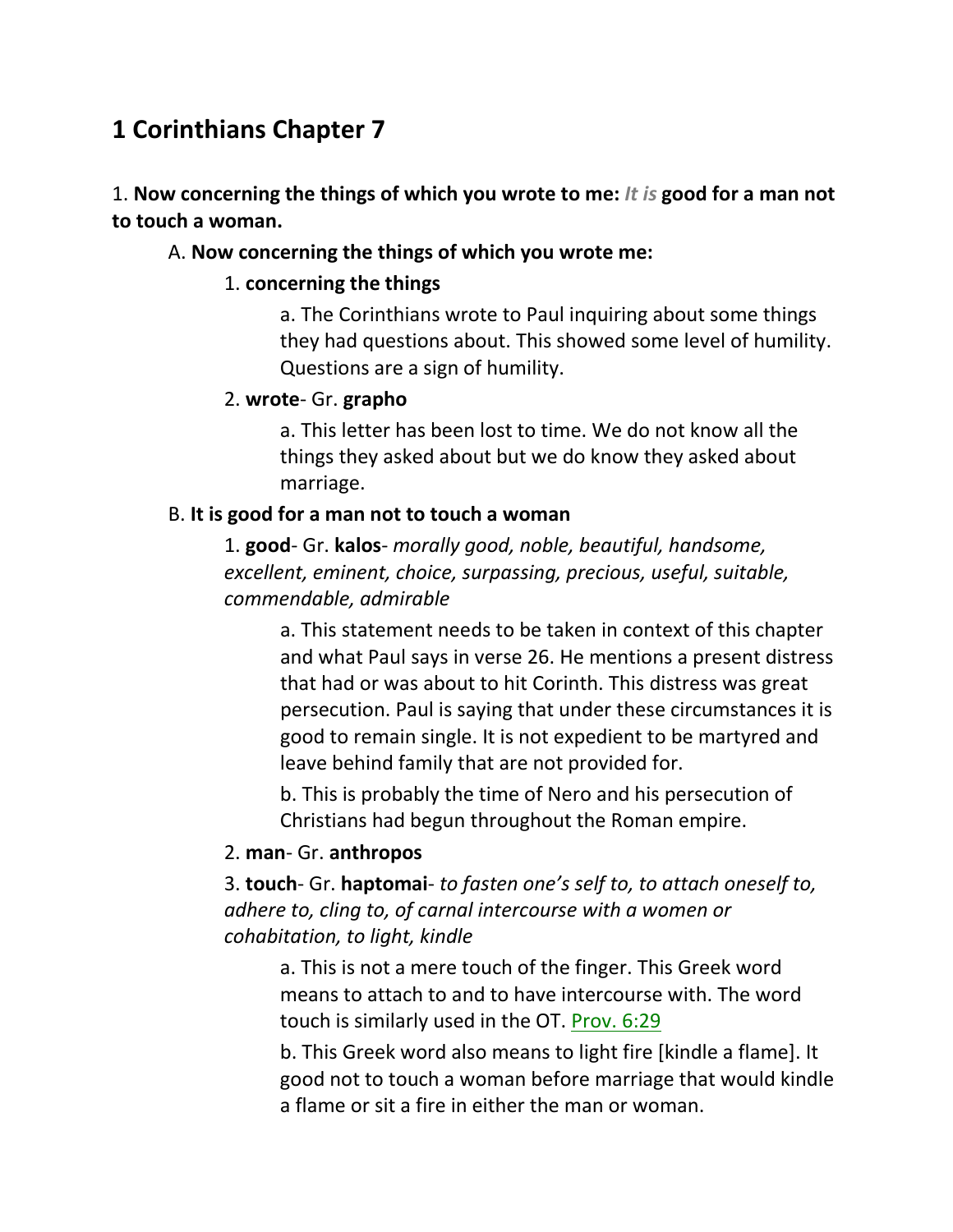4. **woman**- Gr. **gune**

2. **Nevertheless, because of sexual immorality, let each man have his own wife, and let each woman have her own husband.**

### A. **Nevertheless,**

### B. **because of sexual immorality,**

## 1. **because**- Gr. **dia**

a. Sexual immorality was rampant in Corinth, thus the temptation would be great to sin sexually if you were not married and having sexual relations within the confines of marriage. 1 Cor. 7:9

### 2. **sexual immorality**- Gr. **porneia**

## C. **let each man have his own wife,**

### 1. **each man**

a. It is God's general will for men to marry. You need to hear from God if you are not!

2. **have**- Gr. **echo**- *used of those joined to any one by the bonds of natural blood or marriage or friendship or duty or law etc, of attendance or companionship*

a. "Let each have" reflects a Greek idiom for "Let them have sexual relations." *Bible Background Commentary*

### 3. **own wife**

a. This speaks of God's blessing only on monogamous marriage. You should not be intimate with any woman except your wife.

## D. **and let each woman have her own husband**

## 1. **each woman**

a. It is God's general will for women to get married. You need to hear from God you are not!

### 2. **own husband**

a. This means that the man does not have the only say in the sexual relationship. The wife also does towards the husband. 1 Cor. 7:4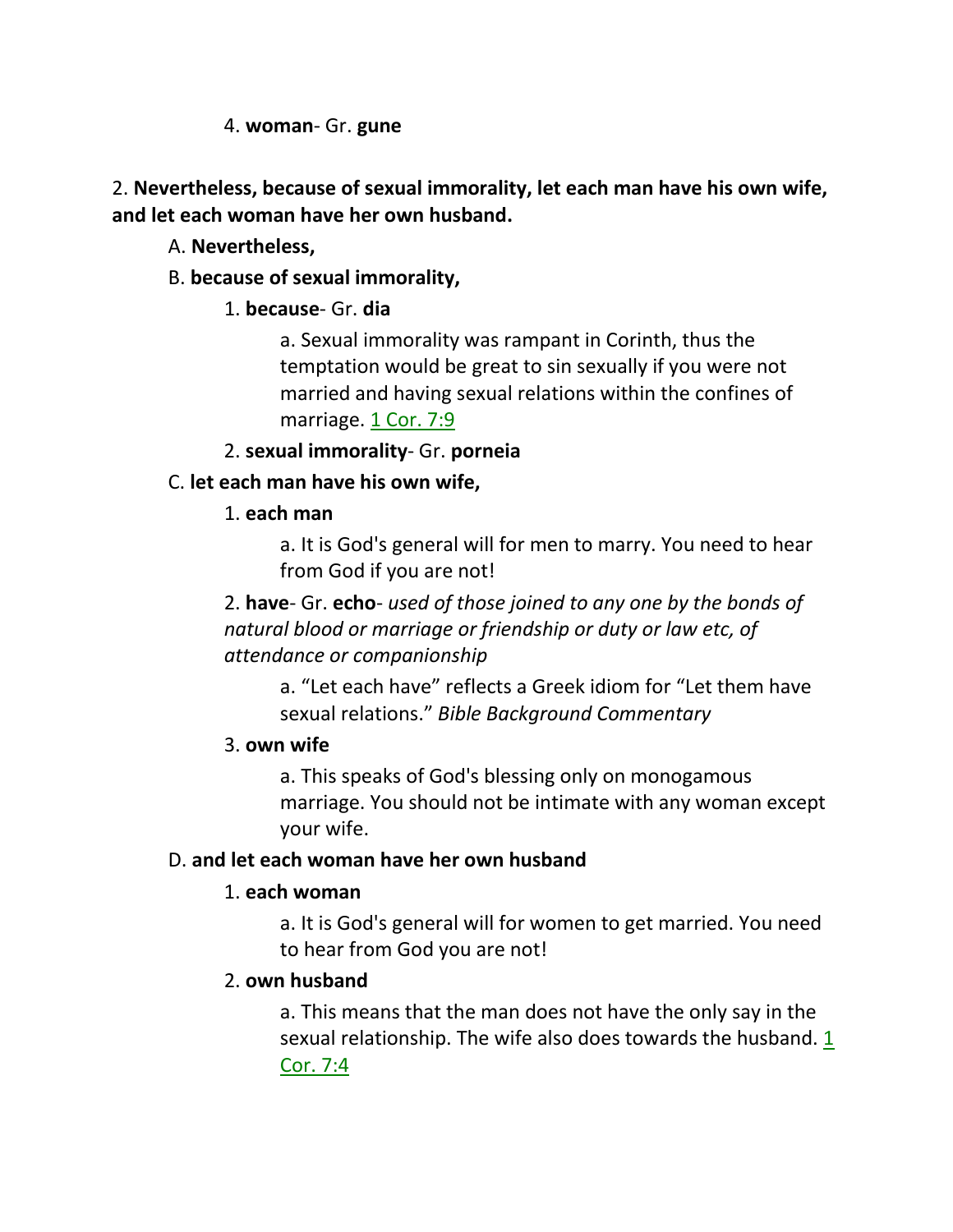3. **Let the husband render to his wife the affection due her, and likewise also the wife to her husband.** 

A. **Let the husband render to his wife the affection due her,**

1. **husband**- Gr. **aner**

2. **render**- Gr. **apodidomi**

3. **affection due**- Gr. **eunoia opheilo**- *gift or present in token of goodwill, conjugal rights rightfully given*

a. The oldest manuscripts read simply, "her due"; that is, the conjugal cohabitation *due* by the marriage contract.

b. Sex is a gift you give your spouse. It is a token of goodwill and love. It is not right to withhold this within the covenant of marriage.

c. For years it was taught it was the wife's duty to meet the sexual needs for her husband, but the Word says the man is also to provide this for His wife. This is a two way street. I believe Paul put the man first in giving the affection due his wife because the husband usually is the one demanding it from the wife. He needs to know it is a two-way street.

### B. **and likewise also the wife to her husband**

## 1. **wife**- Gr. **gune**

a. A wife should not withhold physical intimacy as a weapon against her husband. She should freely give that gift to him. Gifts are not earned or deserved.

## 2. **husband**- Gr. **aner**

4. **The wife does not have authority over her own body, but the husband** *does.* **And likewise the husband does not have authority over his own body, but the wife** *does.*

## A. **The wife does not have authority over her own body,**

## 1. **wife**- Gr. **gune**

2. **authority**- Gr. **exousia**- *to possess control over, the right to act, to have or exercise power or authority over anyone*

a. Notice that this says authority and not power. The husband has authority over his wife's body but it does not say he has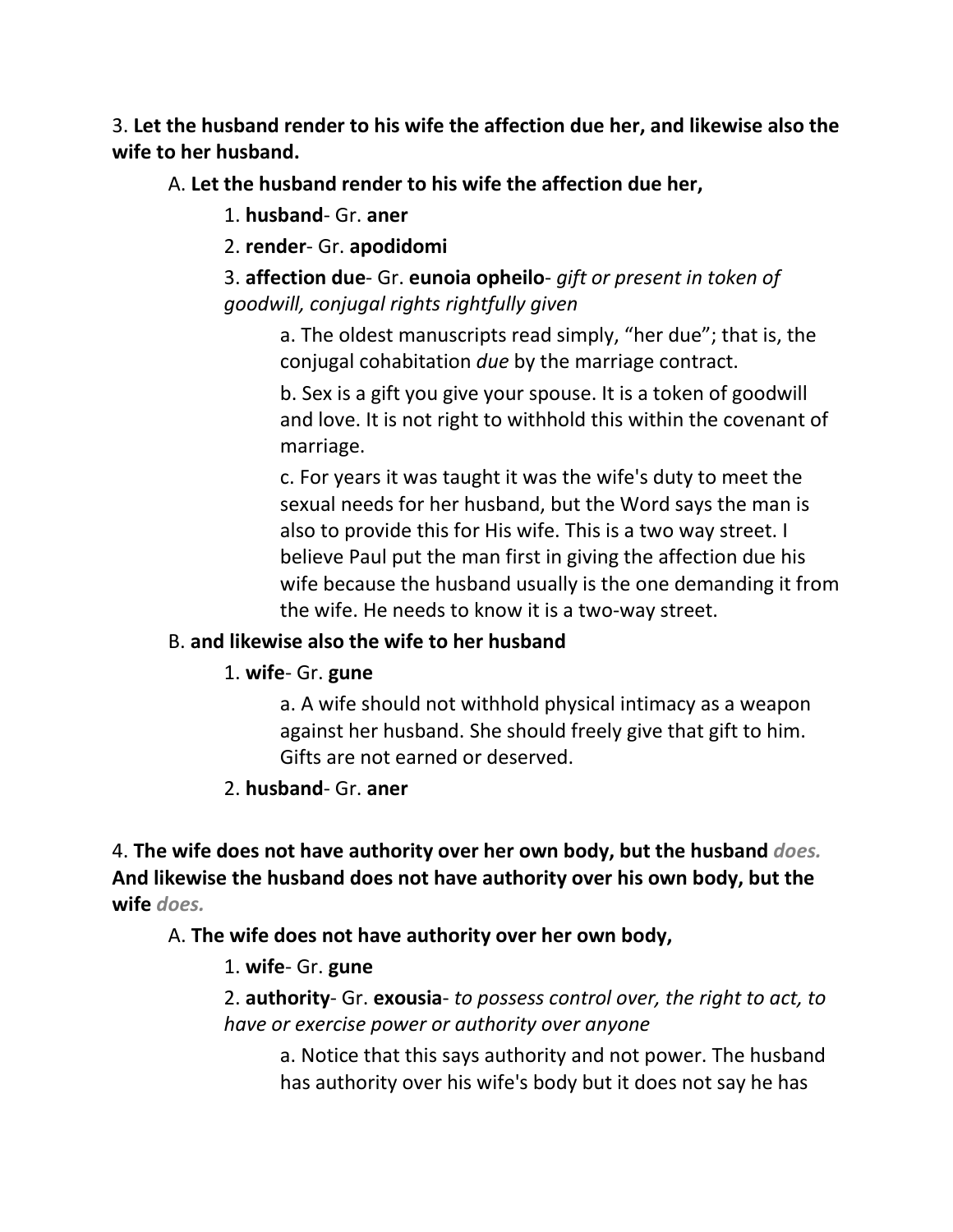power over her and can force his way on her. Authority means to have certain rights. However, he never has a right to force his way upon his wife or force her to do things for him.

#### 3. **own body**

a. Today many women are saying they have sole authority over their body. This is not scriptural. First of all our bodies were purchased by Christ. 1 Cor. 6:19 You are not your own, you were bought with price. They belong to Him. He has authority over them. Next, if you are married, your spouse also has authority over your body.

#### B. **but the husband does.**

#### 1. **husband**- Gr. **aner**

a. Notice the words husband and wife in speaking of the sexual relationship. God never intended the sexual relationship be between unmarried people. Intimacy is only safe on the basis of covenant. Marriage is a covenant relationship between one woman and one man bound together by God.

#### C. **And likewise the husband does not have authority over his own body,**

#### 1. **authority**

#### 2. **own body**

a. Again, marriage is a two way street. The wife has claims on her husband's body just as he has claims on hers.

#### D. **but the wife does.**

1. In context, this is speaking of sexual relations. However, the principle can be extended further than this. If you spouse is sick in their body, the spouse has authority over their body and should exercise it to drive sickness out.

5. **Do not deprive one another except with consent for a time, that you may give yourselves to fasting and prayer; and come together again so that Satan does not tempt you because of your lack of self-control.** 

A. **Do not deprive on another except with consent for a time**,

1. **deprive**- Gr. **apostereo**- *rob, despoil, defraud one of a thing, refuse payment of a debt, detach, withdraw oneself from a person or thing* a. When we withhold sexual relationship with our spouse we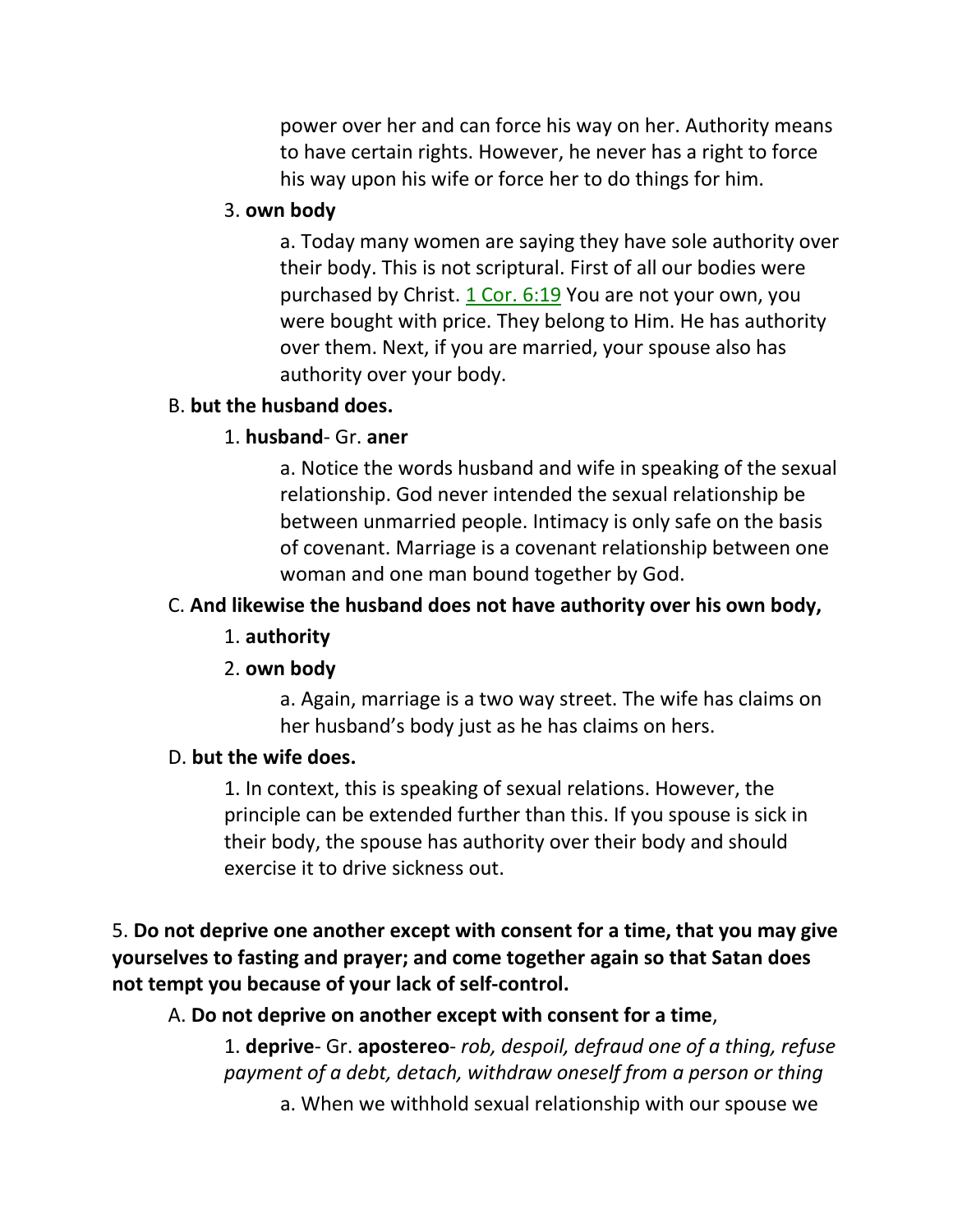are robbing from them.

b. If a spouse is finding sexual pleasure outside of their covenant marriage then they are robbing from their spouse.

c. Many times one spouse or the other will withdraw themselves and detach emotionally and physically. When this happens they are defrauding and robbing their spouse of the intimacy they need and rightfully deserve.

## 2. **consent**- Gr. **sumphonos**- *agreeing in sound, harmonious*

a. To stop sexual relations in a marriage and it be pleasing to the Lord then both partners should be in symphony about it and they do it for a time to seek Him.

### 3. **time**- Gr. **kairos**- *a season, a set period of time*

a. This should be an agreed on time between **both** of the partners after prayer to the Lord for His mind.

## B. **that you may give yourselves to fasting and prayer,**

1. **give**- Gr. **scholazo**- *to be unemployed, to be at leisure; to be at leisure for a thing, to devote one's self entirely to a thing*

a. This is one of the benefits of being single. You can have undistracted attention upon the Lord. If you are married you have a split devotion.

2. **fasting-** Gr. **nesteia**- *a fasting- voluntary religious observance*

a. Fasting was a practice in both the OT and NT time periods.

## 3. **prayer**- Gr. **proseuche**- *to pray towards*

a. If you don't add prayer to fasting it then becomes just a bad diet.

## C. **and come together again so that Satan does not tempt you because of your lack of self-control.**

1. **come together**- Gr. **sunerchomai**

2. **Satan**- Gr. **Satanas**- *The Adversary*

a. Anytime there is a split between man and God and man and man the work of Satan is at play. He is the Adversary. He creates strife and adversarial situations.

3. **tempt**- Gr. **peirazo**- *to try in order to find a breaking point or failure*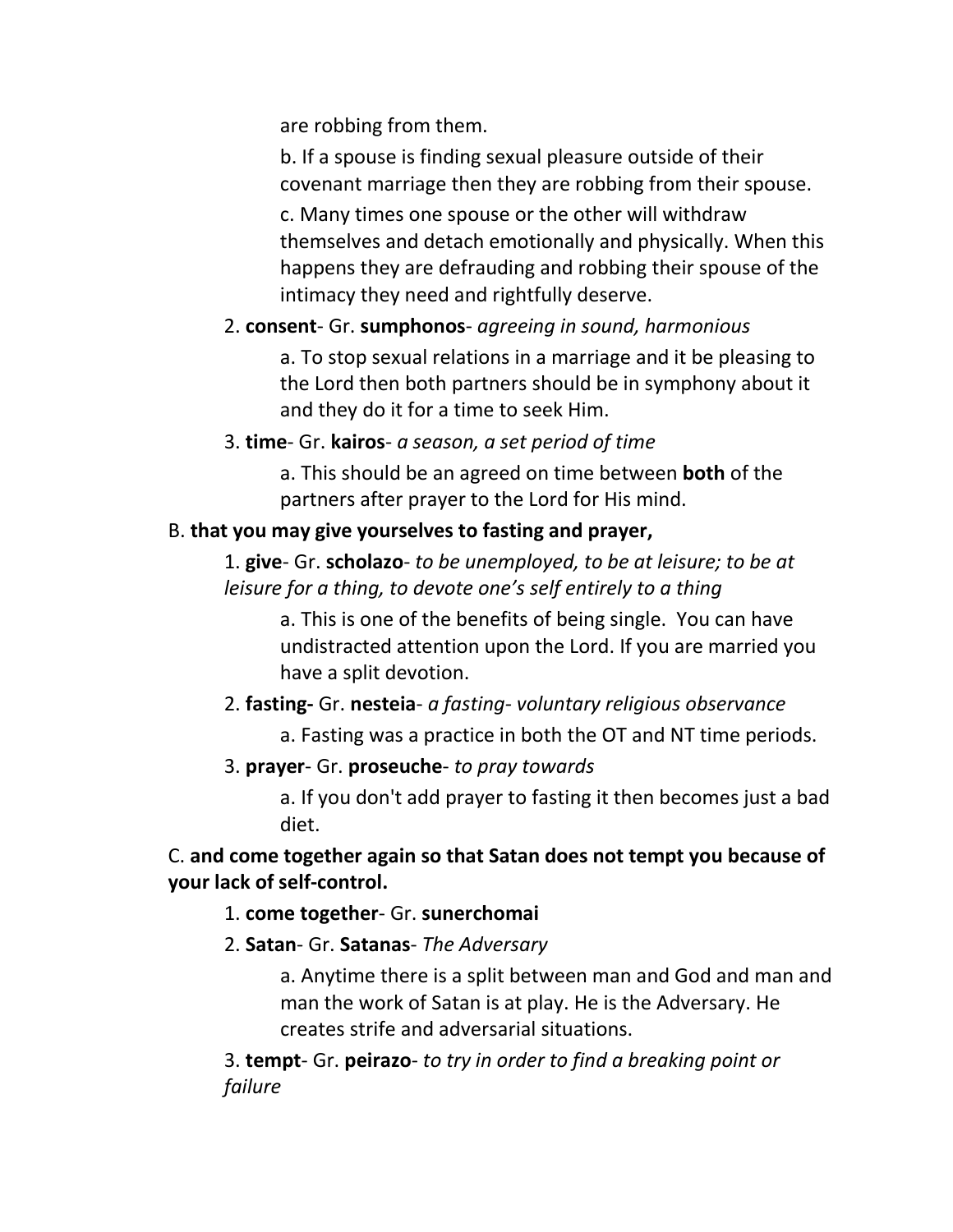a. Please know that Satan personally does not tempt or come against every believer. He is only one place at a time. However, he has spirits under his authority that he commands. When one of them comes against you it is Satan coming against you. When you stand against Satan and command him to flee then you are commanding the spirits under him to do so. James 4:7 b. Satan is also called the Tempter. 1Th 3:5

4. **lack of self-control-** Gr. **akrasia**- *powerless*, that is, *without selfcontrol*

a. This is a fruit of the Spirit. If we are out of line with the Word, we will be out of line with the Spirit. The Word says not to withhold sexual relationship with your spouse. If you don't heed the Word, then you don't heed the Spirit. This means you are in your flesh. When you are in your flesh you will be without self-control.

#### 6. **But I say this as a concession, not as a commandment.**

#### A. **But I say this as a concession,**

1. **say**- Gr. **lego**

### 2. **concession**- Gr. **suggnome**- *pardon; concession, leave, permission*

a. A teacher of the Word should either speak the Word of God or what is by permission by God, which will never violate the Word of God.

b. We can get the permission of God by checking our spirit for the inward witness.

c. It is important when we say something that is not specified in the Word that we share it is our opinion. We should keep our opinions to a minimum while teaching.

#### B. **not as a commandment**

#### 1. **commandment**- Gr. **entole**

a. From God.

b. Paul was not speaking a commandment from God that a couple had to leave sexual relations to have a set time to fast and pray. This was what Paul was advising.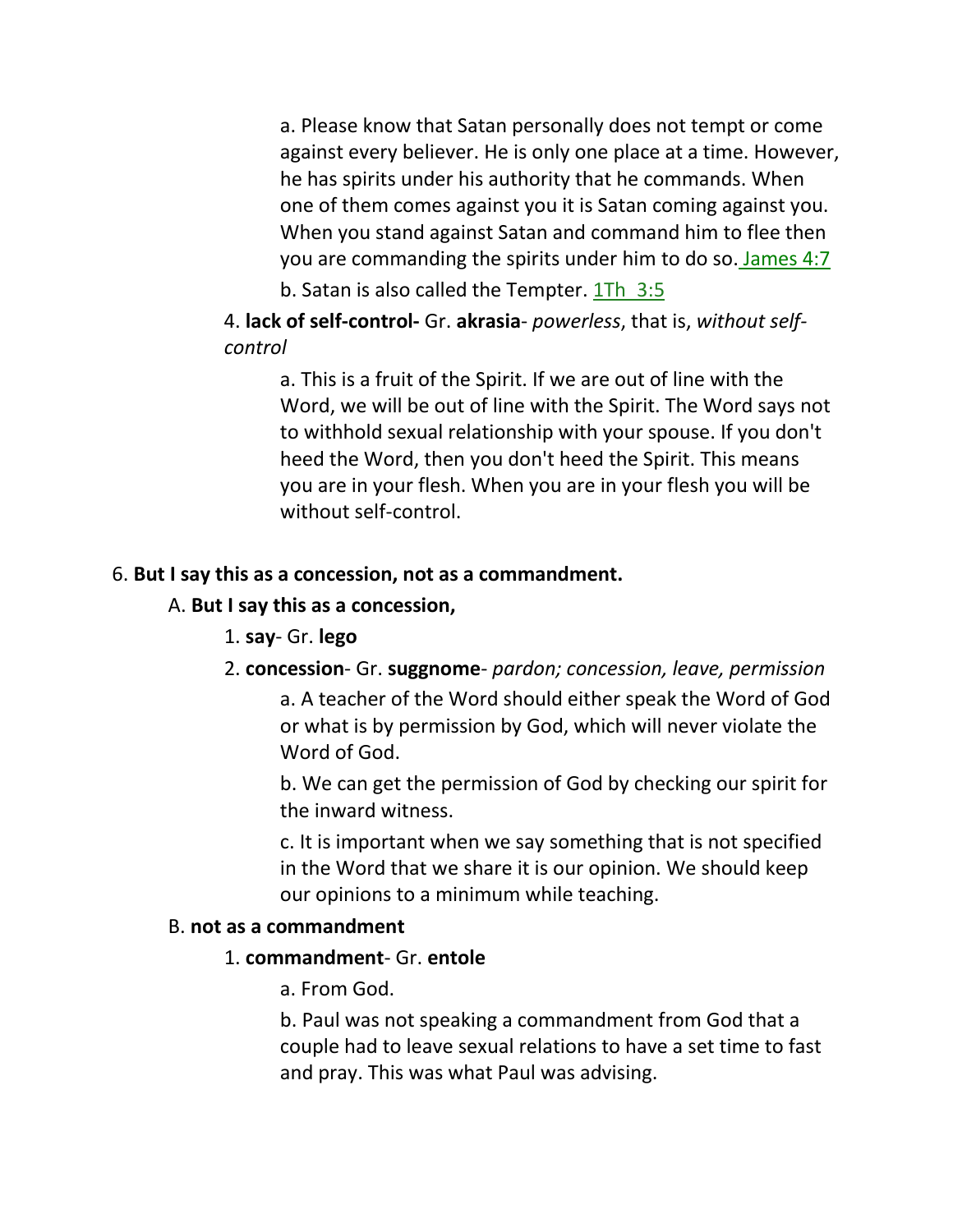7. **For I wish that all men were even as I myself. But each one has his own gift from God, one in this manner and another in that.** 

### A. **For I wish that all men were even as I myself,**

- 1. **wish** Gr. **thelo** *to will*
- 2. **all men**
- 3. **myself**

a. Here Paul was not saying he wished all men were unmarried. This would be against God's will that humans marry and populate the earth. Paul is referring to having a gift of selfcontrol in the area of his sensual desires.

b. At the time of this writing Paul was single. It has been debated if Paul was ever married. If he was a member of the Sanhedrin then he had to have been. At the stoning of Stephen it says Paul gave his assent to his death. This may mean he was part of the Sanhedrin who approved of the action. Some say Saul of Tarsus would have been married since he was such an ardent follower of the Law and over accomplished over his contemporaries. Gal. 1:14 He would not have been looked on favorably if he was not a married Jew. It has been speculated that Paul's wife left him because of his conversion to Christianity. We can not know for certain.

### B. **But each one has his own gift from God,**

1. **each one**

a. There is not a human that does not have a gift from God to fulfill His specific will for them.

2. **gift**- Gr. **charisma**- *a grace gift*

## C. **one in this manner and another in that.**

1. We all have differing gifts that are to complement one another, not to compete with one another.

## 8. **But I say to the unmarried and to the widows: It is good for them if they remain even as I am;**

## A. **But I say to the unmarried and to the widows,**

1. **unmarried**- Gr. **agamos**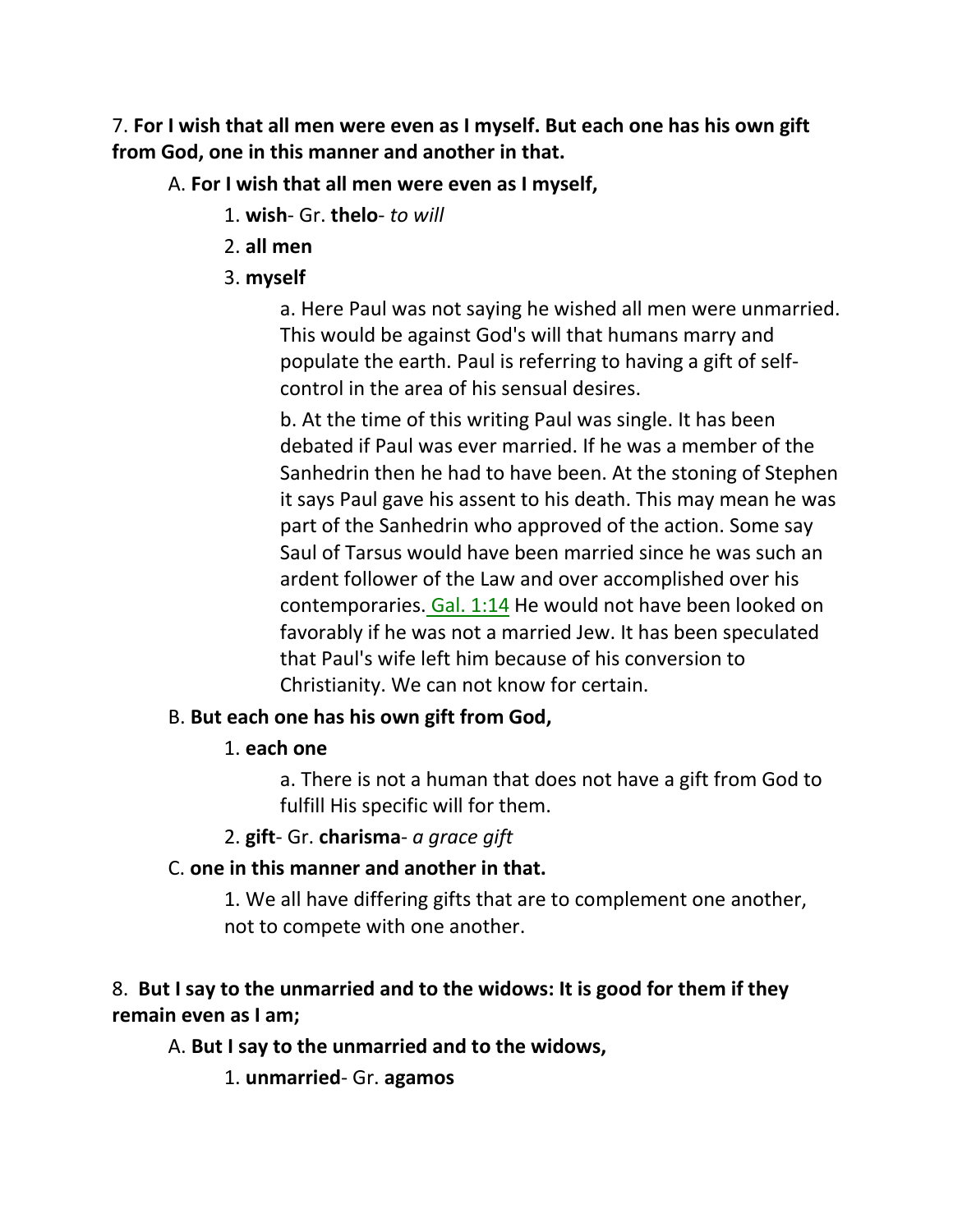a. This would include those never married or currently divorced.

2. **widows**- Gr. **chera**- *from the root word chasma*

### B. **It is good for them if they remain even as I am**

- 1. **good** Gr. **kalos**
	- a. It is good under the present distress- persecution.

### 2. **remain**- Gr. **meno**

a. Remain unmarried

3. **as I am**

a. This shows Paul was unmarried- either he never married or was divorced. 1 Cor. 9:5-6

## 9. **but if they cannot exercise self-control, let them marry. For it is better to marry than to burn** *with passion.*

A. **but if they cannot exercise self-control,**

1. **exercise self-control**- Gr. **egkrateuomai**- *to exhibit selfgovernment, conduct, one's self temperately*

> a. Some do not exercise self-control within the confines of marriage. Ultimately, we find this as a fruit of the Spirit inside our personal relationship with Christ.

## B. **let them marry,**

1. **marry**- Gr. **gameo**

## C. **For it is better to marry than to burn** *with passion*

1. **better**- Gr. **kreitton**- *stronger, better, more noble*

2. **burn with passion**- Gr. **puroo**- *to burn with fire, to set on fire, kindle; in a metaphorical sense, to be troubled, vexed, or made uneasy*

a. The sexual drive is one reason to marry but it should not be the sole reason you marry someone. 1 Tim. 5:11 There should be friendship and love present as well.

10. **Now to the married I command,** *yet* **not I but the Lord: A wife is not to depart from** *her* **husband.** 

A. **Now to the married I command,**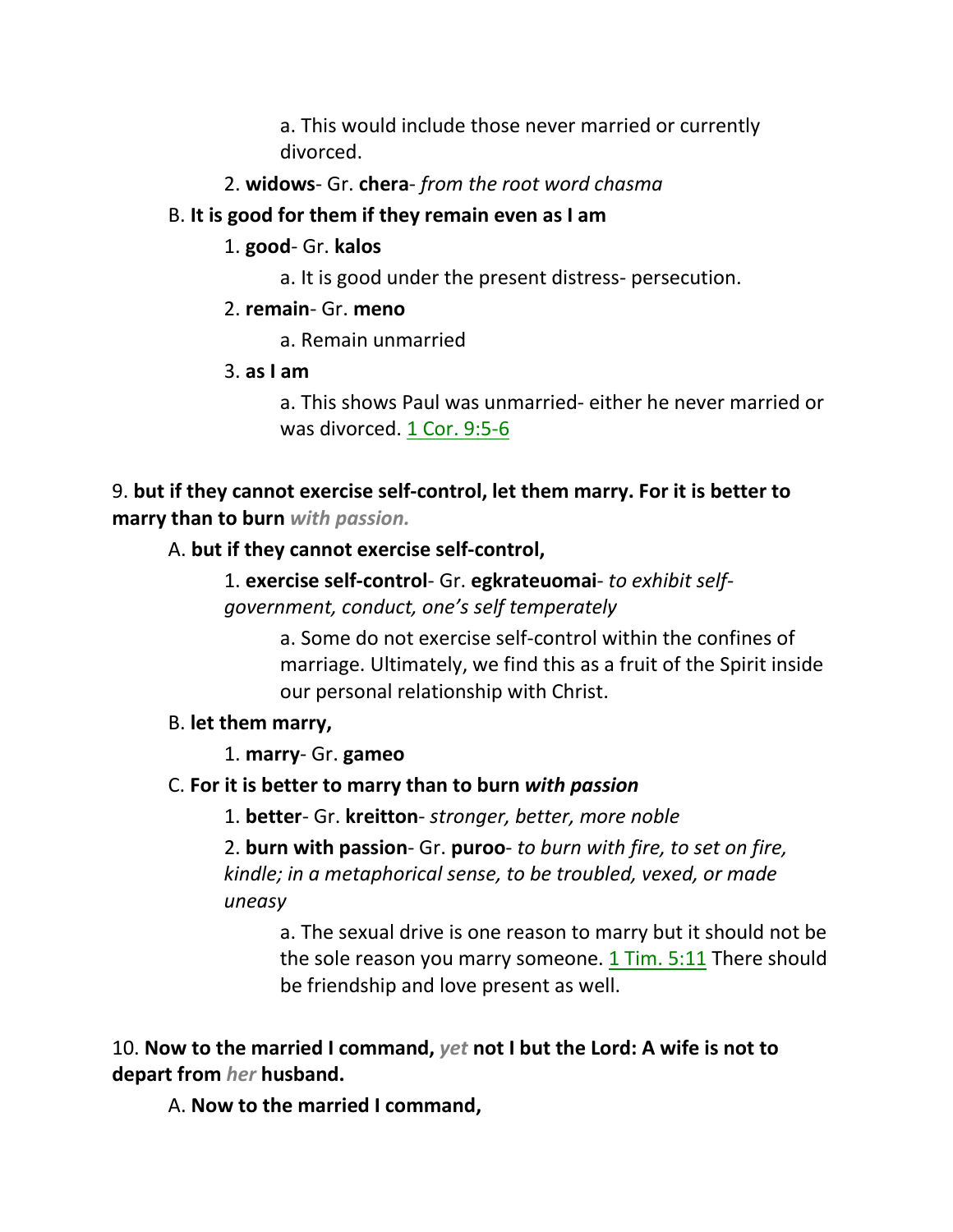1. **command**- Gr. **paraggello**- *to transmit a message that had been received*

a. The job of teachers of the Word today is to transmit the message that the Lord has given to us in the Scriptures.

#### B. **yet not I but the Lord,**

1. **not I**

a. This was not his personal opinion.

2. **the Lord**

a. This was not a new communication that he got from the Lord Jesus but based upon what Jesus had already said about marriage during his earthly ministry. Mat 5:32, Mat 19:6-9; Mar\_10:11-12; Luk\_16:18

### C. **A wife is not to depart from her husband**

#### 1. **wife**- Gr. **gune**

2. **depart**- Gr. **chorizo**- *to separate, divide, part, put asunder, to separate one's self from, to depart*

#### 3. **husband**- Gr. **aner**

a. This was the Lord's direction found in the gospels. There was a stipulation for divorce because of marital unfaithfulness. Matt. 6:9

b. God Himself is a divorcee. He divorced Israel because of their unfaithfulness. Jer. 3:8

## 11. **But even if she does depart, let her remain unmarried or be reconciled to**  *her* **husband. And a husband is not to divorce** *his* **wife.**

### A. **But even if she does depart**,

1. **depart**- Gr. **chorizo**- *to separate, divide, part, put asunder, to separate one's self from, to depart,* 

> a. This scenario is when the wife leaves a marriage and not for the reason of unfaithfulness.

### B. **let her remain unmarried or be reconciled to her husband**,

- 1. **remain** Gr. **meno**
- 2. **unmarried** Gr. **agamos**
	- a. This is not a commandment to the spouse that was left.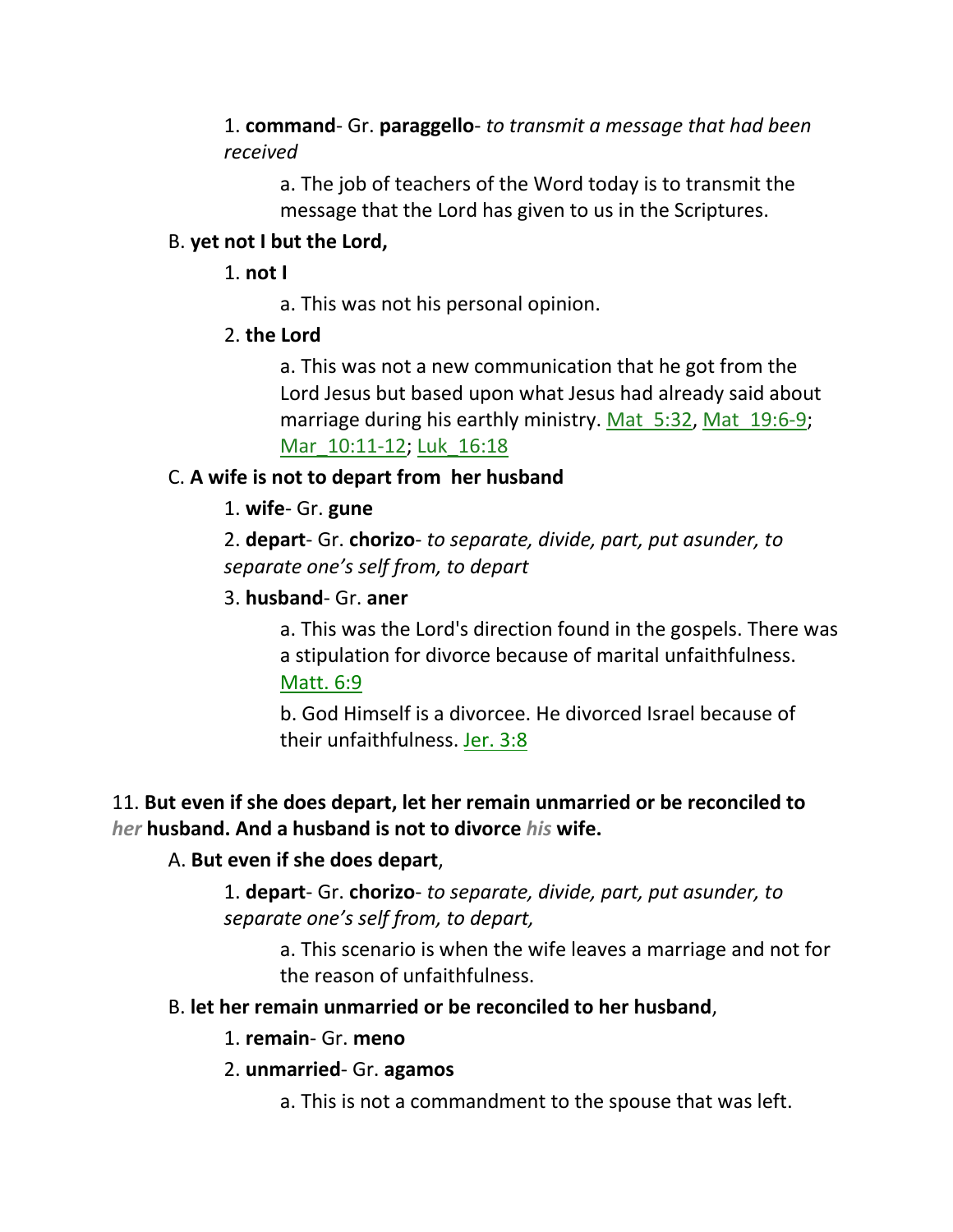## 3. **reconciled**- Gr. **katallasso**- *to change, to reconcile (those who are at variance), change a person from enmity to friendship*

a. The basic meaning of this Greek word is *to change*. There can be no reconciliation in a marriage unless change comes first. You can forgive someone, but that is not the same as being reconciled. Reconciliation can only take place if there is a true heart change- repentance.

b. God has forgiven everyone because of Jesus' death, but not all will be reconciled to God. 2 Cor. 5:19-20 This takes repentance and faith. Mark 1:15

### C. **And a husband is not to divorce his wife**

1. **divorce**- Gr. **aphiemi**- *to send away, to give up, keep no longer* a. Jesus was clear on His stance towards divorce. Mat\_5:32, Mat 19:6-9; Mar 10:11-12; Luk 16:18

### 12. **But to the rest I, not the Lord, say: If any brother has a wife who does not believe, and she is willing to live with him, let him not divorce her.**

### A. **But to the rest I**,

1. **rest**- Gr. **loipoi**- *the remainder*

a. He has been speaking to the unmarried  $(1Co<sub>7:8</sub>)$  and to married parties, both of whom were Christians  $(1Co<sub>7</sub>:10)$ . By *the rest* he means married couples in which one of the spouses remained a heathen. VWS

b. Also, Paul could have used the phrase "the rest" to refer to the rest of their questions on marriage that Jesus did not specifically address in His earthly ministry.

#### B. **not the Lord**,

1. Jesus did not address a believer married to an unbeliever in His earthly ministry because people could only get saved and born again after Jesus rose from the dead. This was a question that arose in the church dispensation.

#### C. **say**

### D. **If any brother has a wife who does not believe**

1. **brother**- Gr. **adelphos**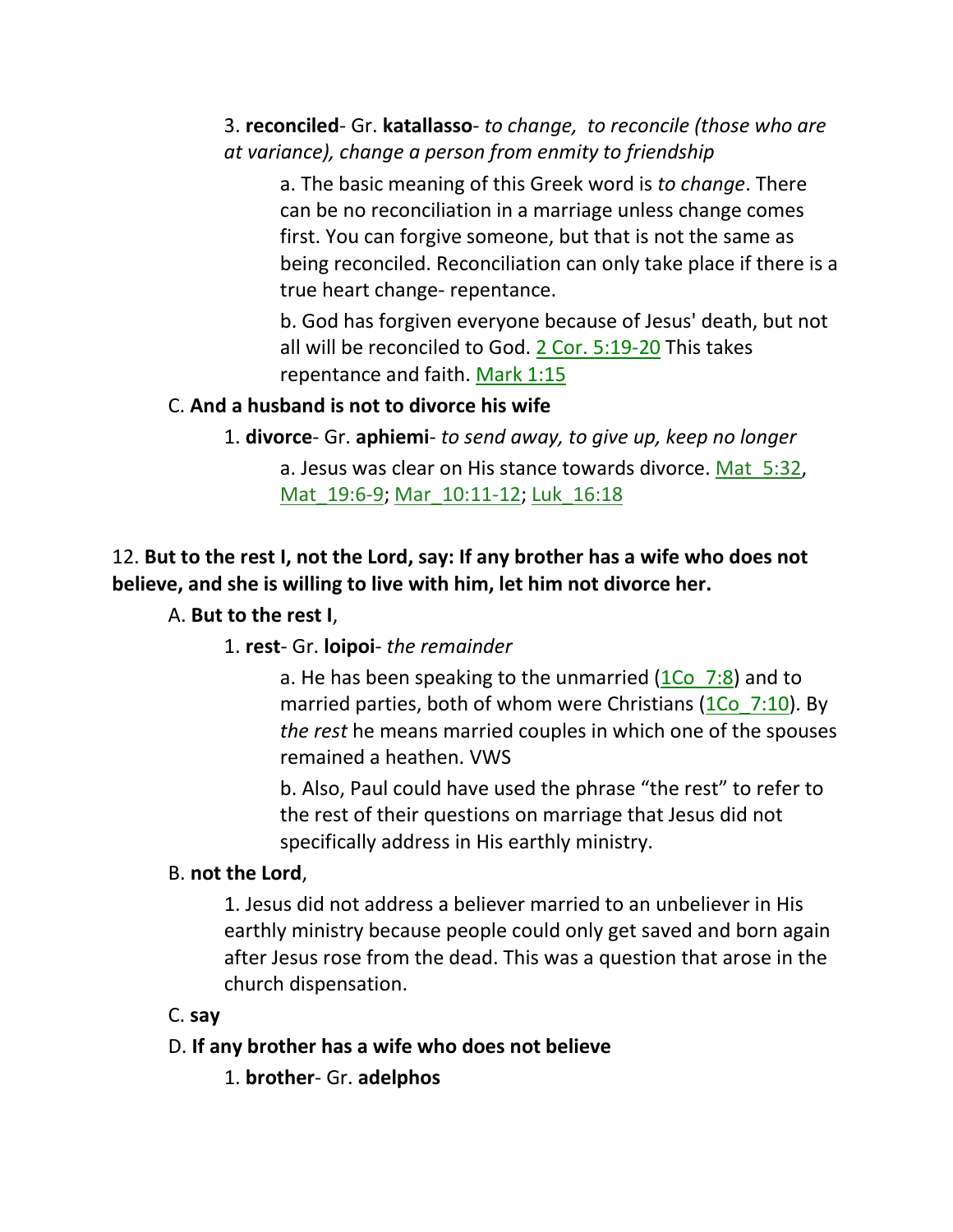### a. A believer in Christ

### 2. **wife**- Gr. **gune**

### 3. **does not believe**- Gr. **apistos**

a. This obviously is the case where both husband and wife were unsaved but the man got saved and his wife did not.

b. It is explicitly clear that a believer is not to select an unbeliever as their spouse. 2 Cor. 6:14, 1 Cor. 7:39

### E. **and she is willing to live with him**,

1. **willing**- Gr. **suneudokeo**- *to be pleased at the same time with, consent, agree to, to applaud*

a. It is not God's intention to break up a happy marriage and home. If the couple is content to dwell together they should continue to do so.

b. In the OT it was commanded for the Jewish men to send away their heathen wives. Ezr 10:2-3, Ezr 10:11-19 These were chosen by them when they knew better and did it anyway. They already were covenant people and knew intermarriage with heathen women was prohibited. They did it anyway. Here in the NT the marriages spoken of here took place when both of the people involved were heathen and one got saved later. There is a difference between what happened in Ezra and here.

### 2. **live**- Gr. **oikeo**- *to dwell*

## F. **let him not divorce her**

1. **divorce**- Gr. **aphiemi**- *to send away, to give up, keep no longer*

## 13. **And a woman who has a husband who does not believe, if he is willing to live with her, let her not divorce him.**

## A. **And a woman who has a husband who does not believe,**

## 1. **woman**- Gr. **gune**- *wife or woman*

a. This is an example of the Greek word **gune** being translated as "woman" when it should be translated "wife". This is done in other places where it seems that women are not supposed to teach men or have a place of vocal ministry in the church. However in these passages the Greek word **gune** should be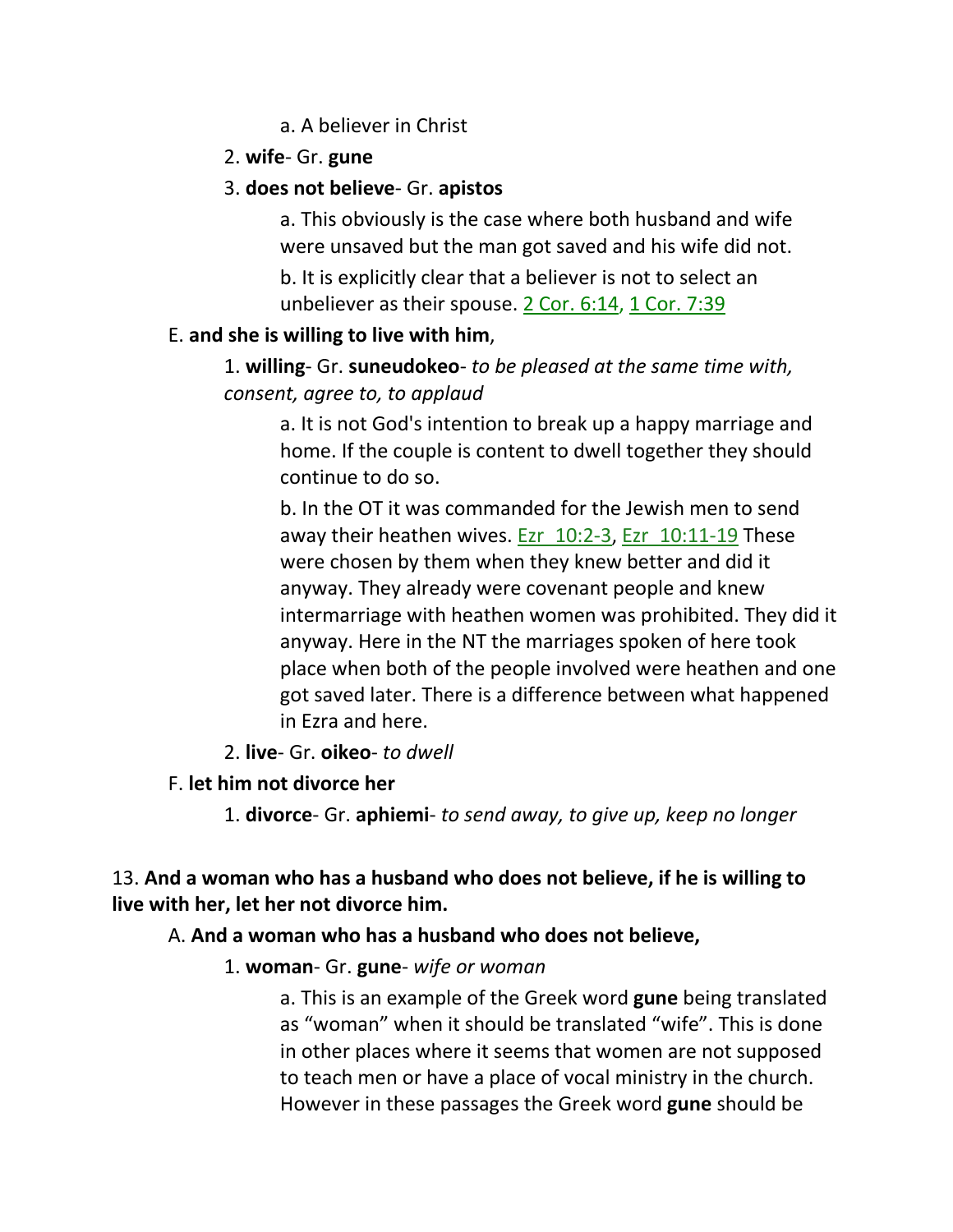translated as "wives" not "women". We see this by the context. 1 Tim. 2:11-13, 1 Cor. 14:34-35

b. Marriage is a two way street. This verse is the same situation as the previous verse but the roles are reversed. This verse speaks of the wife and the previous verse the husband. Before the gospel elevated women marriage was a one way street and the wife had very little freedom or choices.

#### 2. **not believe**- Gr. **apistos**

a. Again, the marriage took place when both were unbelievers and now the wife got saved and the husband is still an unbeliever. This does not condone marrying an unbeliever if you are a believer. God has not called you to missionary dating!

#### B. **if he is willing to live with her,**

1. **willing-** Gr. **suneudokeo**- *to be pleased at the same time with, consent, agree to, to applaud*

a. If someone applauds the fact you are with them, then you need to keep that person!

2. **live**- Gr. **oikeo**- *to dwell*

#### C. **let her not divorce him**

1. **divorce**- Gr. **aphiemi**- *to send away, to give up, keep no longer*

14. **For the unbelieving husband is sanctified by the wife, and the unbelieving wife is sanctified by the husband; otherwise your children would be unclean, but now they are holy.** 

#### A. **For the unbelieving husband is sanctified by the wife,**

#### 1. **sanctified**- Gr. **hagiazo**- *set apart, made holy, sanctified*

a. It is important to take scripture in context. Here we see Paul's discussion is marriage and not our standing before the Father. Our standing with the Father is established by a personal faith in Jesus Christ. Every person must believe for themselves. For a believer they are justified and sanctified in the eyes of God. However, here the subject is natural marriage. This is speaking that the believing spouse sanctifies the union of marriage and makes it legitimate in the eyes of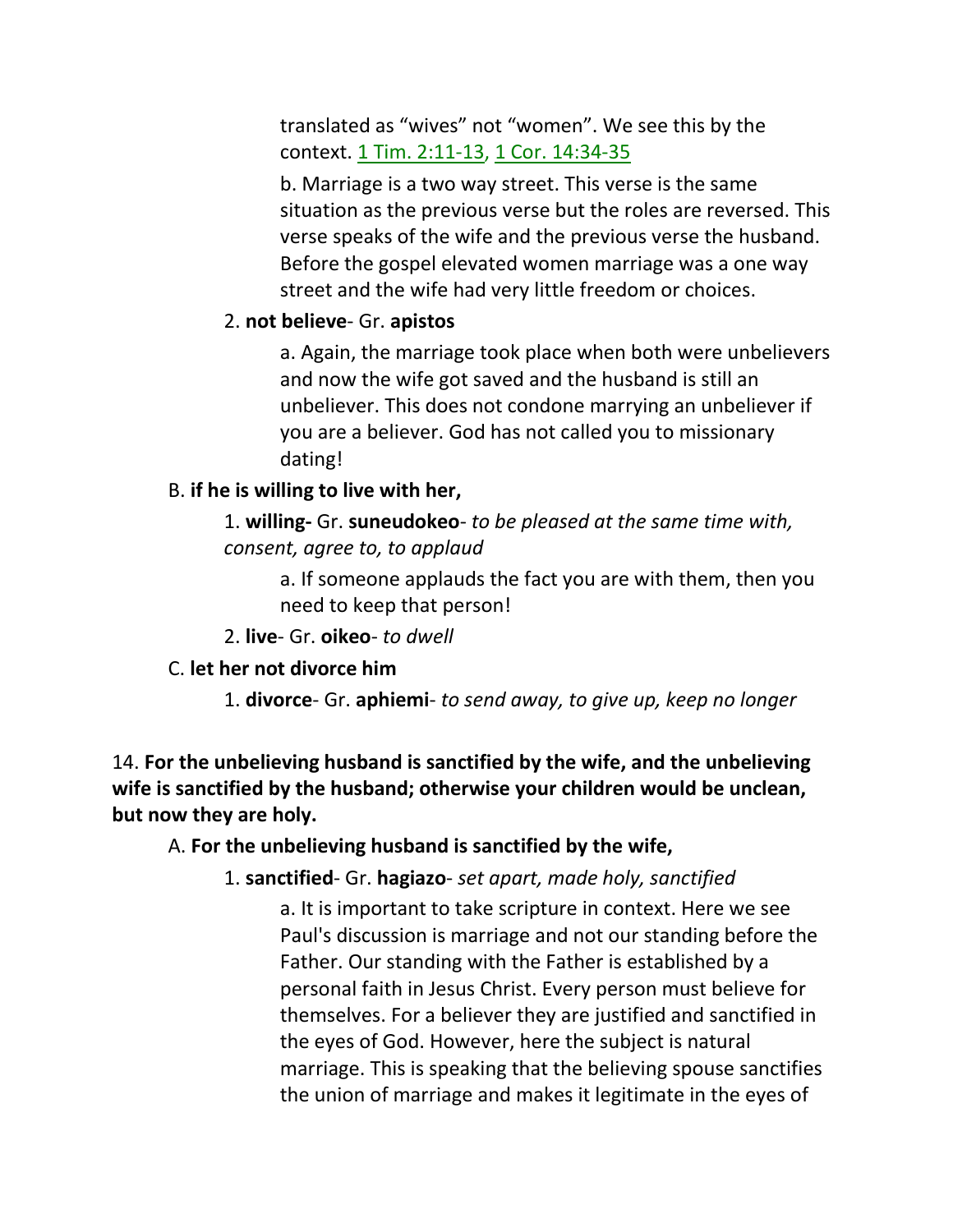the church and is blessed.

b. Paul is not teaching here that an unbelieving spouse is saved by virtue of being married to a believer. If this was the case then it would be a goal of many Christian women to marry unbelievers to get them saved. The Scripture forbids this practice.

## B. **and the unbelieving wife is sanctified by the husband;**

### C. **otherwise your children would be unclean**,

## 1. **children**- Gr. **teknon**

2. **unclean**- Gr. **akathartos**- *impure, unclean; lewd; foul defiled; evil; impure; unclean*

a. Unbelievers by themselves are unclean and are not to be accepted into the Christian assembly as members.

## D. **but now they are holy**

## 1. **holy**- Gr. **hagios**- *set apart, holy, consecrated*

a. This does not mean the children are saved or made right with God. This means that the family unit is consecrated and blessed and should be accepted into the Christian assembly.

b. I have a club membership at the gym I attend. I am a member. Because I am a member my wife can visit and participate as well even though she herself is not a member. My membership allows her access to the club. This is what Paul is referring to here. The family is accepted into the Christian assembly. As my membership sanctifies my wife at the club, so the believing spouse sanctifies her family and give them access to the church.

c. Hopefully, the spouse and children will be influenced by the gospel and holy conduct in the home and in the church and will come to saving faith themselves.

d. In the OT the unclean made the clean ceremonially unclean. In the NT when it comes to the marriage relationship and in the family unit the clean makes the unclean ceremonially clean! The power of the righteousness in Christ is stronger than that of sin and death in the world!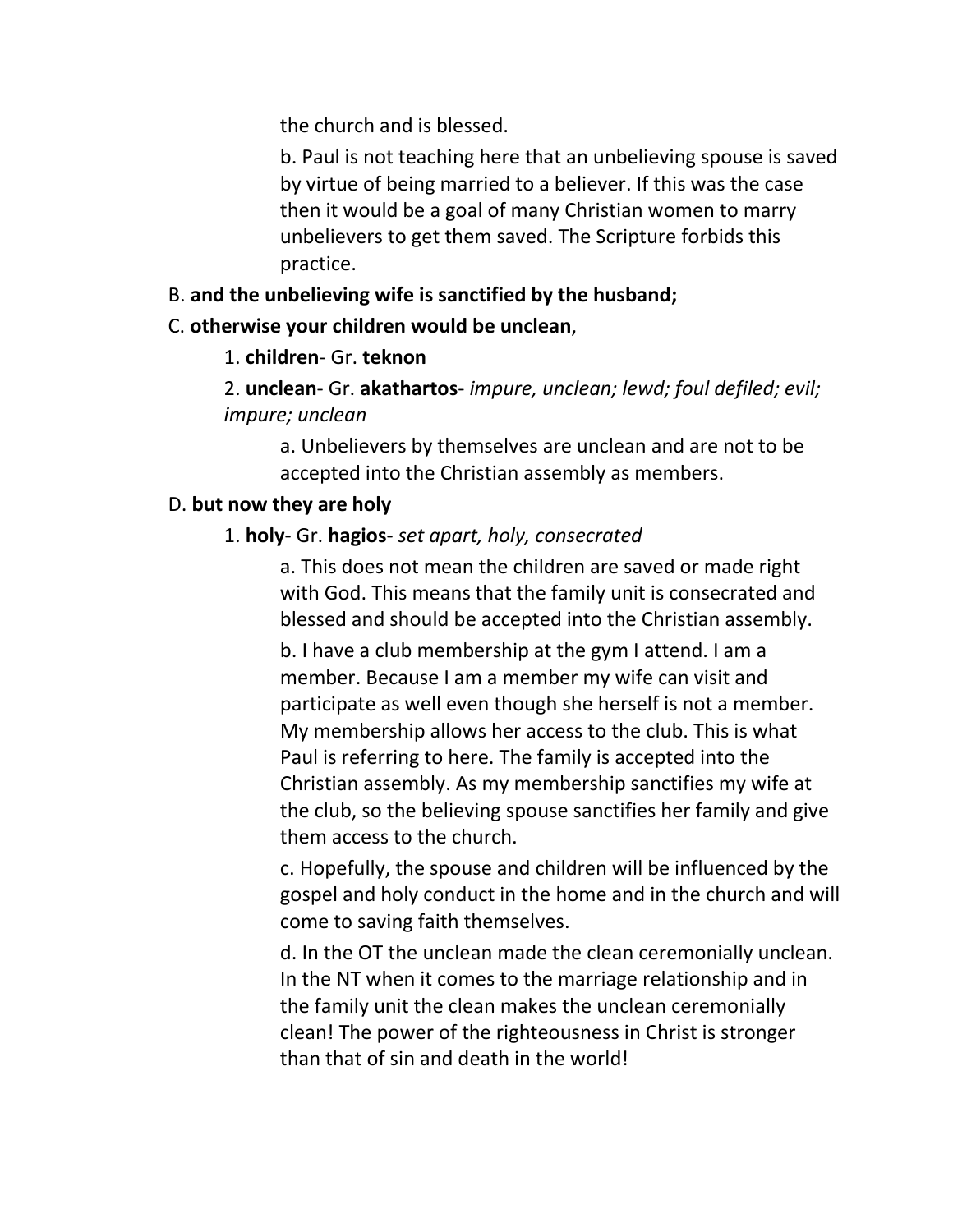15. **But if the unbeliever departs, let him depart; a brother or a sister is not under bondage in such** *cases.* **But God has called us to peace.** 

### A. **But if the unbeliever departs**,

1. **departs**- Gr. **chorizo**- *to separate, divide, part, put asunder, to separate one's self from, to depart,* 

#### B. **let him depart,**

1. This means to stop believing and praying that they will return. This means you don't beg him to return.

#### C. **a brother or a sister is not under bondage in such cases.**

#### 1. **brother**- Gr. **adelphos**

a. Male believer

#### 2. **sister**- Gr. **adelphe**

a. Female believer

3. **bondage**- Gr. **douloo**- *to reduce to servitude, enslave, oppress by retaining in servitude*

a. To remain month after month, year after year, hoping and praying for an unbelieving spouse to return to you is bondage. Move on with your life!

### 4. **cases**- Gr. **toioutos**- *these things, these situations*

### D. **But God has called us to peace**.

### 1. **called**- Gr. **kaleo**

a. The NT is clear that God is a God of peace and has called us to live in peace in ourselves and with each other. 1Co\_14:33; Rom\_12:18, Rom\_14:19; 2Co\_13:11; Gal\_5:22; Heb\_12:14; Jas\_3:17-18

## 2. **peace**- Gr. **eirene**- *tranquility, peace, harmony, prosperity*

a. Hanging on hoping an unbelieving spouse will return brings inner disruption in your heart that does not go away. Move on in peace and tranquility into the new and better things God has for you!

## 16. **For how do you know, O wife, whether you will save** *your* **husband? Or how do you know, O husband, whether you will save** *your* **wife?**

A. **For how do you know,**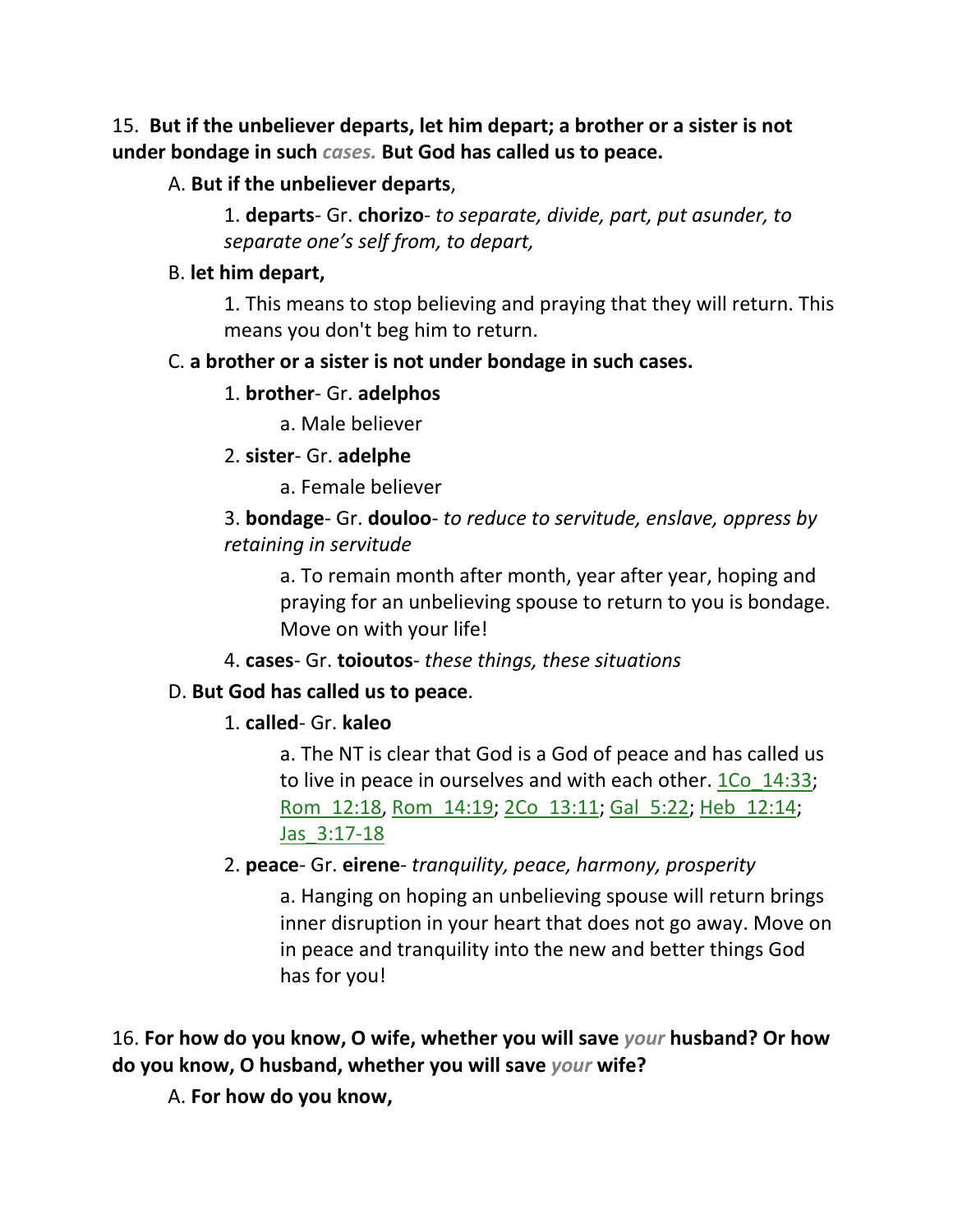### 1. **know**- Gr. **eido**- *to see or perceive with the mind*

a. This verse has been taken two ways. The first way connects this verse with verse 14 and gives the thought that if you stay married to your unbelieving spouse that wants to stay with you that you might win them to Christ. The second way connects this verse with verse 15 and gives the thought that it is ok to let an unbeliever leave if they want to and that you are not assured of winning them to Christ even if they stayed. Both are true, but I believe that the immediate context is preferred connecting this verse with the last verse.

## B. **O wife**,

### C. **whether you will save your husband**

### 1. **save**- Gr. **sozo**- *save, deliver*

a. It is not assured that you will win your unbelieving husband to the Lord. 1 Peter 3 says she "may" be able to win him. 1Pe\_3:1-2

### D. **Or how do you know**,

E. **O husband**,

F. **whether you will save your wife**

17. **But as God has distributed to each one, as the Lord has called each one, so let him walk. And so I ordain in all the churches.** 

## A. **But as God has distributed to each one**,

1. **distributed**- Gr. **merizo**- *to divide; to divide out, distribute, to assign, bestow* 

a. It is so important to take scripture into context! The context for this phrase in this verse and with this chapter is having the gift from God to be single or not. God has distributed to each person the gift to be single or the gift to be married. This is what Paul is referring to.

b. If you don't take this in the proper context you can make this say that whatever is happening in our life has been given to us by God whether good or bad and we are just to endure whatever comes our way as coming from God.

### 2. **each one**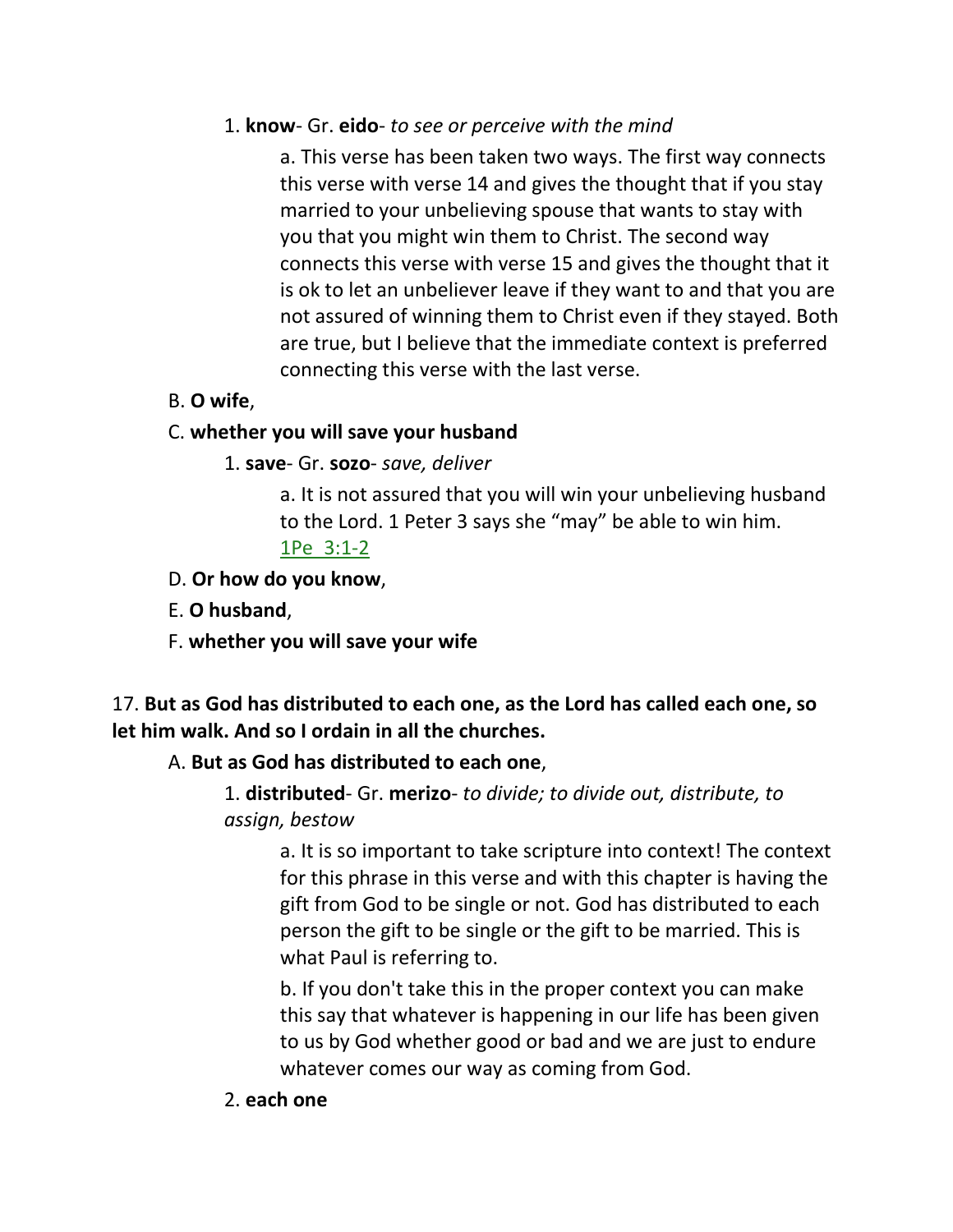a. Each person either is gifted for singleness or being married. 1 Cor. 7:7

## B. **as the Lord has called each one**,

### 1. **called**- Gr. **kaleo**

a. Again the context is important. This phrase in context means that whatever marital state you were in when you were called [saved], you should not seek to change it.

b. This does not mean that whatever happens to you that it is God's call for you to endure it.

c. We don't need to see to change our external but live a supernatural life from the internal. 1Co 7:18, 1Co 7:20-21, 1Co\_7:24

#### 2. **each one**

a. Each one was either single or married when they got saved.

### C. **so let him walk**,

1. **walk**- Gr. **peripateo**

a. The Christian life is a walk of faith.

## D. **And so I ordain in all churches**

1. **ordain**- Gr. **diatasso**- *to arrange, appoint, ordain, prescribe, give order*

## 2. **all churches**- Gr. **pas ekklesia**

a. All the churches Paul oversaw. He had no jurisdiction over churches he did not oversee. However, what he wrote to churches that were recorded in the NT are direction for all churches worldwide for all time.

b. There is only one universal church, but many local churches or assemblies of the universal church. The universal church includes those living on the earth presently and all that have been saved and have gone to heaven.

## 18. **Was anyone called while circumcised? Let him not become uncircumcised. Was anyone called while uncircumcised? Let him not be circumcised.**

## A. **Was anyone called while circumcised?**

1. **called**- Gr. **kaleo**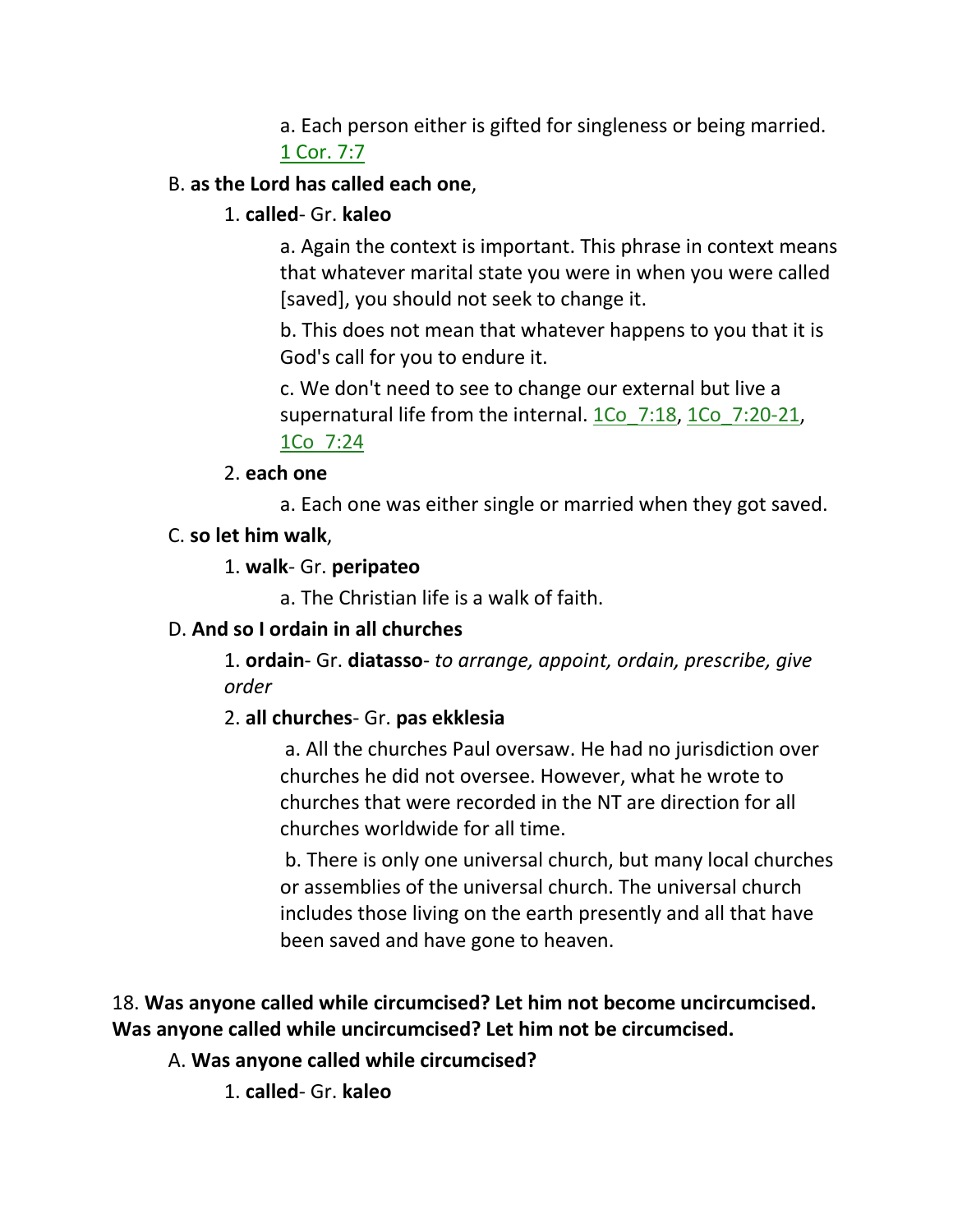### 2. **circumcised**- Gr. **peritome**- *to cut around*

a. In other words they were Jewish.

#### B. **Let him not become uncircumcised**

1. **uncircumcised**- Gr. **epispaomai**- *to draw upon or after; in NT mid. to obliterate circumcision by artificial extension of the foreskin*

a. Some Jews elected to have this procedure done to fit in with the Greek or Roman cultures they lived in.

#### C. **Was anyone called while uncircumcised**

1. In other words they were Gentiles.

### D. **Let him not be circumcised**

1. I am sure all those who were uncircumcised rejoiced at hearing this. It saved them a lot of pain!

2. There were religious zealots in the early church that taught a gentile who got saved must also be circumcised to be saved. Act 15:1 This is false. Act 15:19, Act 15:24, Act 15:28; Gal 5:1-3

## 19. **Circumcision is nothing and uncircumcision is nothing, but keeping the commandments of God** *is what matters.*

A. **Circumcision is nothing and uncircumcision is nothing,**

1. **nothing**- Gr. **oudeis**- *not even one*

### B. **but keeping the commandments of God**

1. **keeping**- Gr. **teresis**- *a keeping, practical observance, strict performance*

### 2. **commandments**- Gr. **entole**

a. The phrase "circumcision is nothing [avails anything] and uncircumcision is nothing [avails anything] is quoted two other times in Paul's writings. In Gal 5:6 instead of mentioning the keeping of the commandments there we have "faith which worketh by love"; and in Gal 6:15, instead of mentioning keeping the commandments of God we have "but a new creature." We keep the commandments by our faith in Jesus and receiving and walking in His love. We can do this in our reborn spirit.

b. 1 John 3:23 gives us the commandments we are to keep-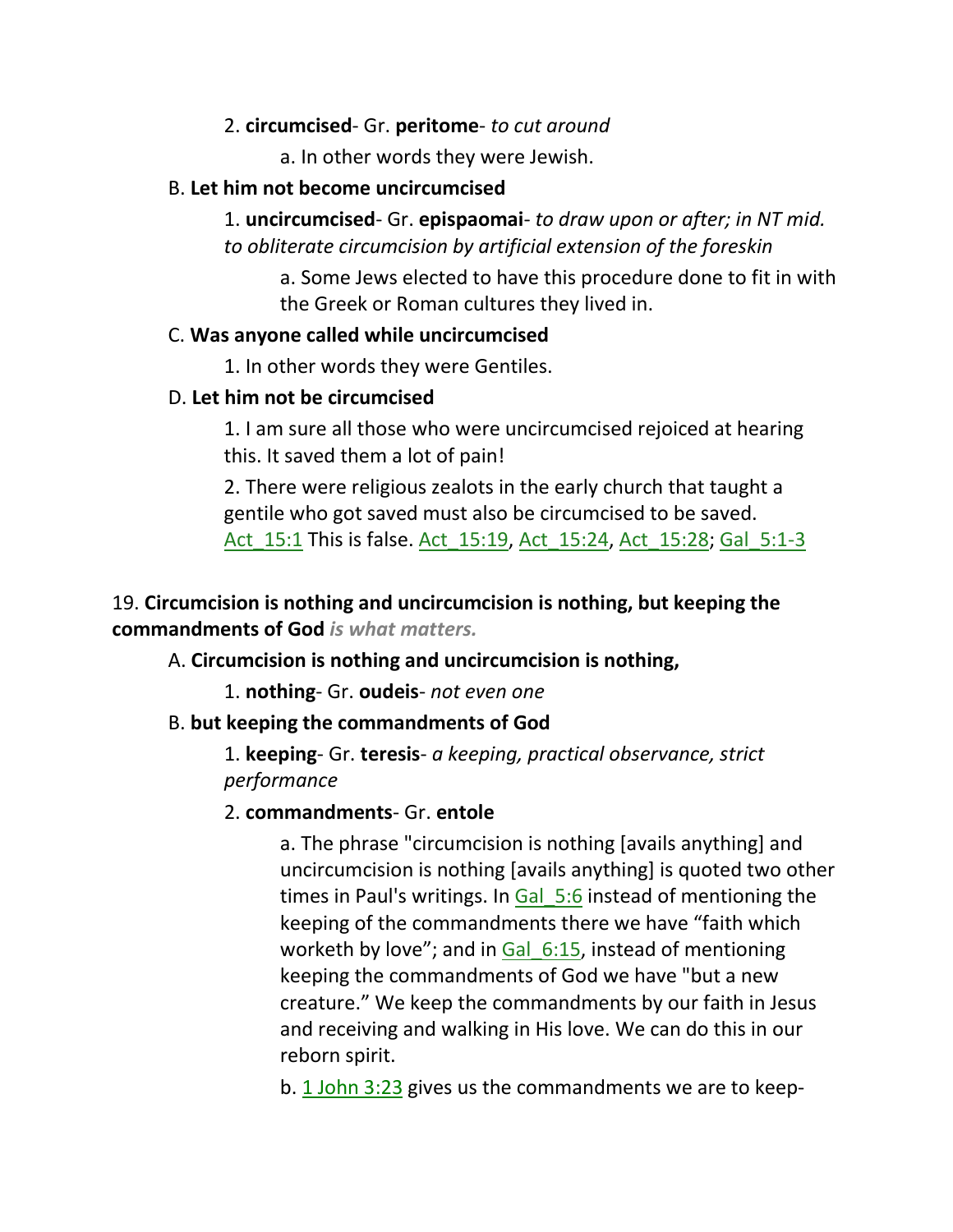believe upon the Lord Jesus and love one another. When we believe upon the Lord Jesus His love is shed abroad in our heart and we can then love people with His love.

### 20. **Let each one remain in the same calling in which he was called.**

- A. **remain** Gr. **meno** *stay, abide, remain*
- B. **calling-** Gr. **klesis** *a call, invitation*

a. The power of the Gospel is not seen in the changing of outward circumstances, but it is seen by flourishing in any circumstance.

b. You may be looking to change your circumstances so you can be happier. It won't, at least in the long run. Joy and contentment is an inside job. It comes from the abiding presence of God in us. Instead of you moving, rest in his abiding presence within you.

## 21. **Were you called** *while* **a slave? Do not be concerned about it; but if you can be made free, rather use** *it.*

### A. **Were you called while a slave?**

- 1. **called** Gr. **kaleo**
- 2. **slave** Gr. **doulos**

### B. **Do not be concerned about it;**

1. **concerned**- Gr. **melo**- *care for, take an interest in, busied with, to be anxious, weigh on the mind*

a. Notice that Paul never taught against the evils of slavery or encouraged revolt. Jesus did not come to create a cultural revolution. He came to cause a heart revolution that in sufficient numbers would create a cultural revolution. However, we also see that he teaches in this verse that if one could obtain freedom they should.

b. In Christ there are no slaves. 1Co 12:13; Gal 3:28; Col 3:11 We are freemen in the Lord. If we are free in the natural we are the Lord's servants. 1 Cor. 7:22

c. In whatever state we are in we can learn to be content. Php\_4:11

### C. **but if you can be made free,**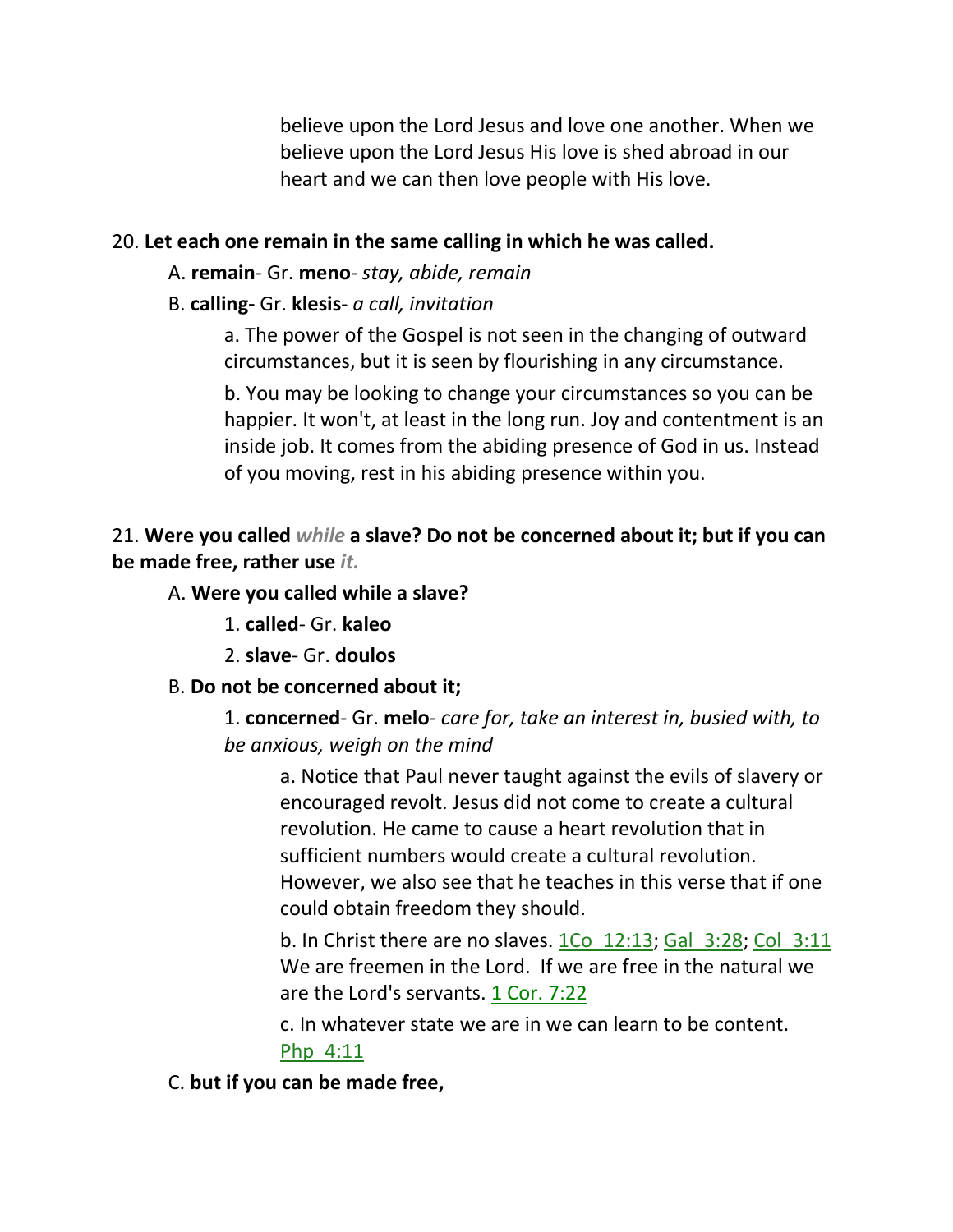### 1. **made free**- Gr. **eleutheros**

### D. **rather use it**

1. **use it**- Gr. **chraomai**- *make use of, employ, to take advantage of* a. Although Paul is teaching in this chapter that we should not seek to change our circumstances, on the other hand he says it is not a command to stay in them either. If the opportunity arises that a change can occur that is more advantageous in the natural then it is fine to take it.

## 22. **For he who is called in the Lord** *while* **a slave is the Lord's freedman. Likewise he who is called** *while* **free is Christ's slave.**

## A. **For he who is called in the Lord while a slave is the Lord's freedman.**

### 1. **in the Lord**

a. This speaks of being saved and being in Christ.

## 2. **freedman**- Gr. **apeleutheros**- *restored to freedom, emancipated* a. Some of the most free people in the world are those in prison who got born again and are growing in their faith in Christ.

b. It is the truth that makes us free, not a physical key in a lock. John 8:31-32

### B. **Likewise he who is called while free is Christ's slave.**

### 1. **free**- Gr. **eleutheros**

a. We can always see our circumstances with a new perspective which makes all the difference in the world! God can give us this new perspective if we ask Him.

b. Many who are free in the natural are bound to sin. Rom. 6:16 We can be bound to Christ and righteousness. Rom. 6:18, 22

## 23. **You were bought at a price; do not become slaves of men.**

## A. **You were bought at a price;**

1. **bought**- Gr. **agorazo**- *to buy out of the marketplace, redeem, acquire by a ransom or price paid buy; purchase*

a. We were redeemed out of the slave-market of sin.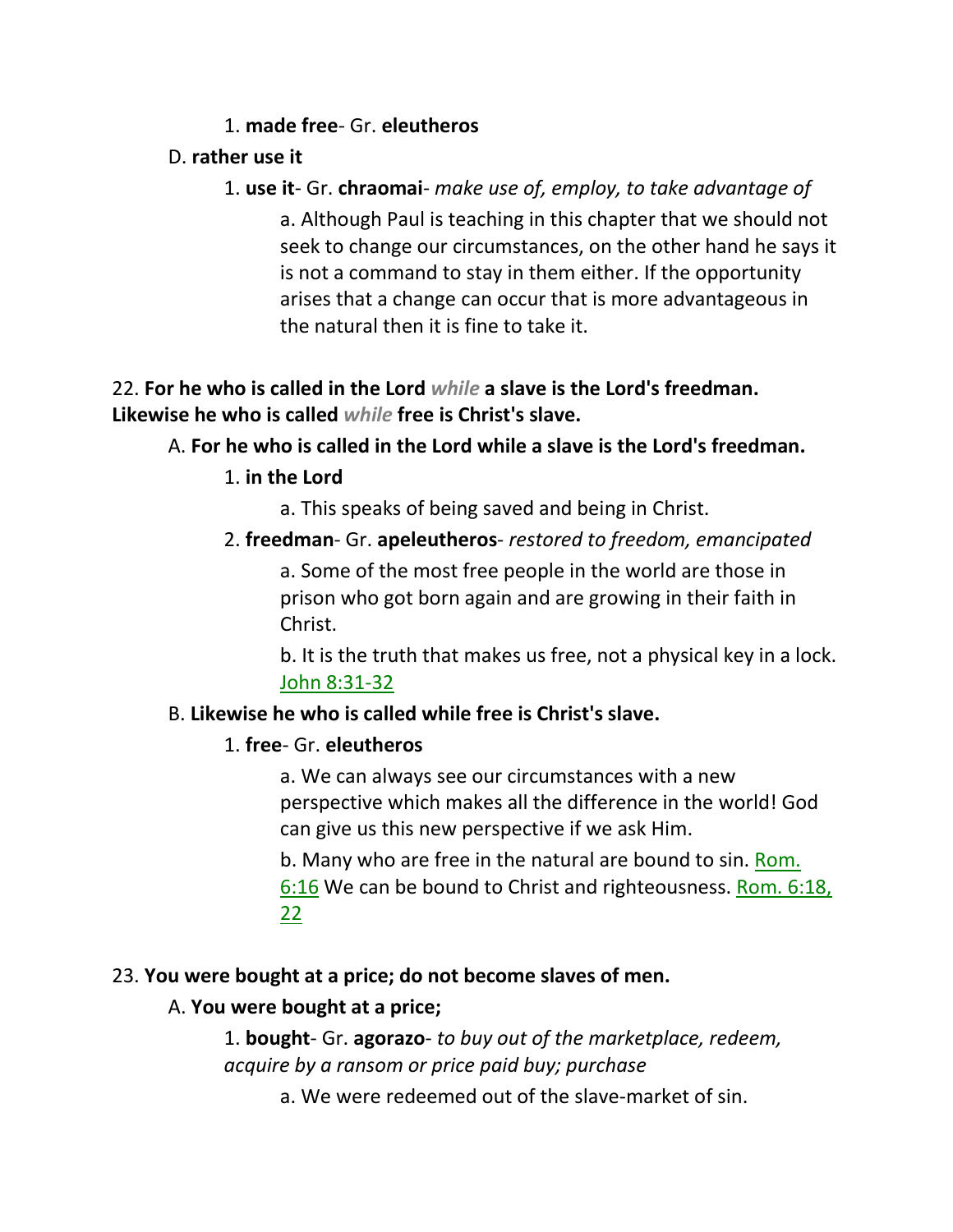## 2. **price**- Gr. **time**- *a pricing, estimate of worth; price, value, substantial value, real worth*

a. The price was the life blood of the Son of God- our Lord Jesus Christ.

#### B. **do not become slaves of men**

#### 1. **slaves**- Gr. **doulos**

### 2. **men**- Gr. **anthropos**

a. Paul is not referring to the institution of slavery and that slaves needed to revolt or escape because he just stated that they are to continue being slaves unless the opportunity opens for them to obtain their freedom.

b. Paul is saying we should see Christ as our only true and rightful owner. We should serve Him ultimately as we serve other people.

c. Many do not have shackles on their hands and feet in the natural but they do have in the spiritual because they are bound to the approval of men. They are man-pleasers. You cannot be a man-pleaser and be a servant of Christ. Gal. 1:10

## 24. **Brethren, let each one remain with God in that** *state* **in which he was called.**

### A. **Brethren**- Gr. **adelphos**

1. This was a term of endearment that takes the edge off correction or a hard saying to accept.

### B. **let each one remain with God in that state in which he was called.**

#### 1. **each one**

a. When the term "each one" is used in the NT it speaks of it being a universal directive for all believers.

b. Paul uses this term "each one" **27 times** in his letters [excluding Hebrews since we do not know if Paul wrote it]. **20 of those times** he says it to the Corinthians! The Corinthians were puffed up in pride. Those in pride have a tendency to exclude themselves from directives. They see themselves as special cases that rules and directives don't apply in comparison to "other people".

2. **with God**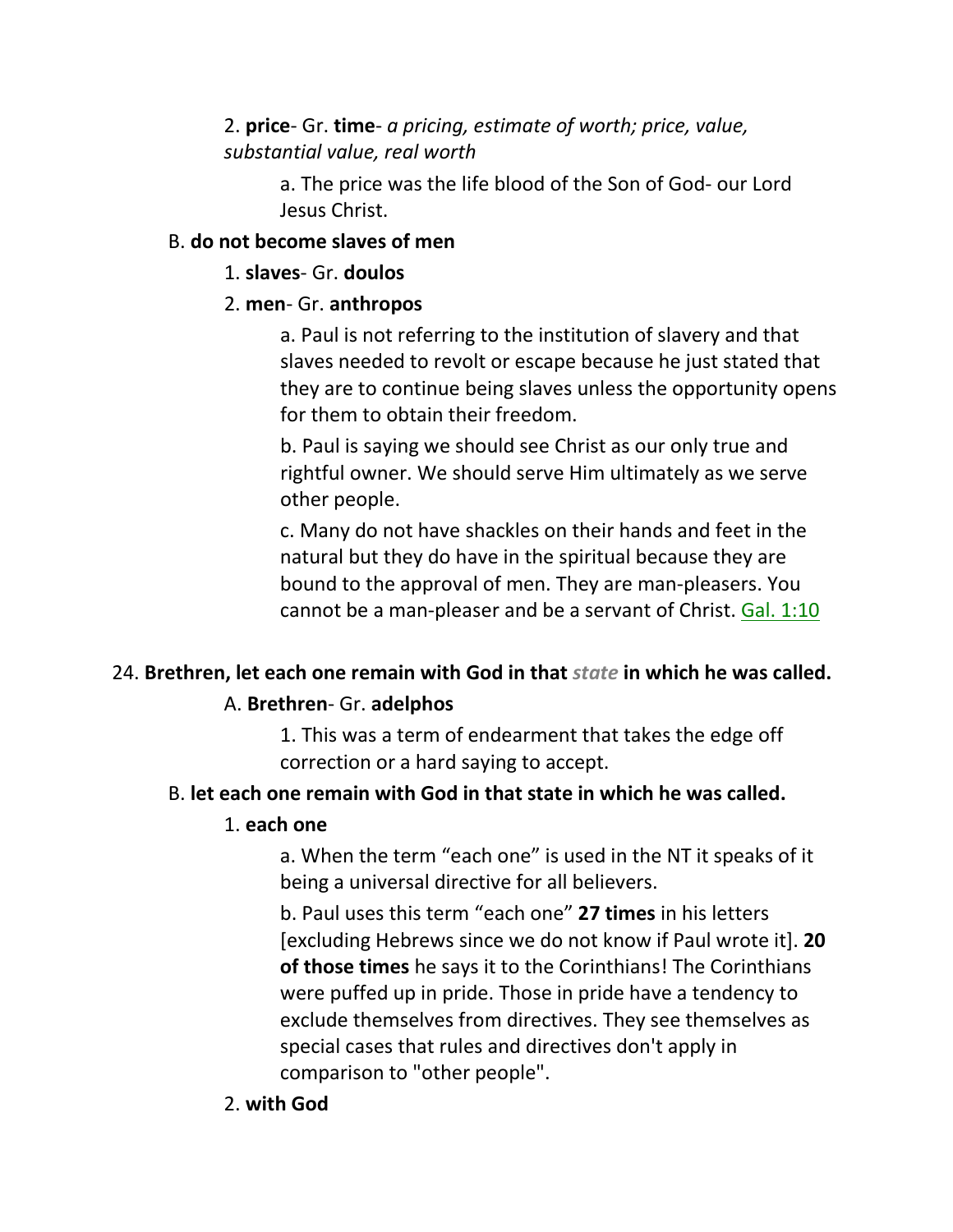a. This is the key to being able to flourish in any circumstance. The fact that you are there "with God" is what makes the difference. You can draw upon His life, strength, and grace to overcome in any situation!

3. **state**- *not in the Greek*- It was added to make sense of the sentence. It would be safest to insert the word calling here.

## 25. **Now concerning virgins: I have no commandment from the Lord; yet I give judgment as one whom the Lord in His mercy** *has made* **trustworthy.**

### a. **Now concerning virgins:**

1. **virgins**- Gr. **parthenos**- *a woman who has never had sexual intercourse with a man*

> a. This word speaks of those who have not been married before which implies sex should only be reserved for marriage.

b. This Greek word can apply to men or women.

### b. **I have no commandment from the Lord;**

## 1. **commandment**- Gr. **epitage**- *an injunction, mandate, command*

### 2. **from the Lord**

a. Jesus never gave commands concerning those who had never been married during His earthly ministry.

## c. **yet I give judgment as one whom the Lord in His mercy has made trustworthy**

1. **judgment**- Gr. **gnome**- *the faculty of knowledge, mind, reason, that which is thought or known, one's mind*

a. There was no scripture on the subject Paul was addressing so he said he would share his own mind and thinking on it. We should keep this to a minimum as a minister. The Holy Spirit is much better a teacher to each Christian on subjects that are not addressed in scripture than man is. We are to teach and preach the general principles found in the Word. The Holy Spirit teaches each saint on the specifics or what is outside of the written Word.

### 2. **mercy**- Gr. **eleeo**

a. This is a powerful thought! It is God's mercy that he makes us faithful and trustworthy. We need to pray for God's mercy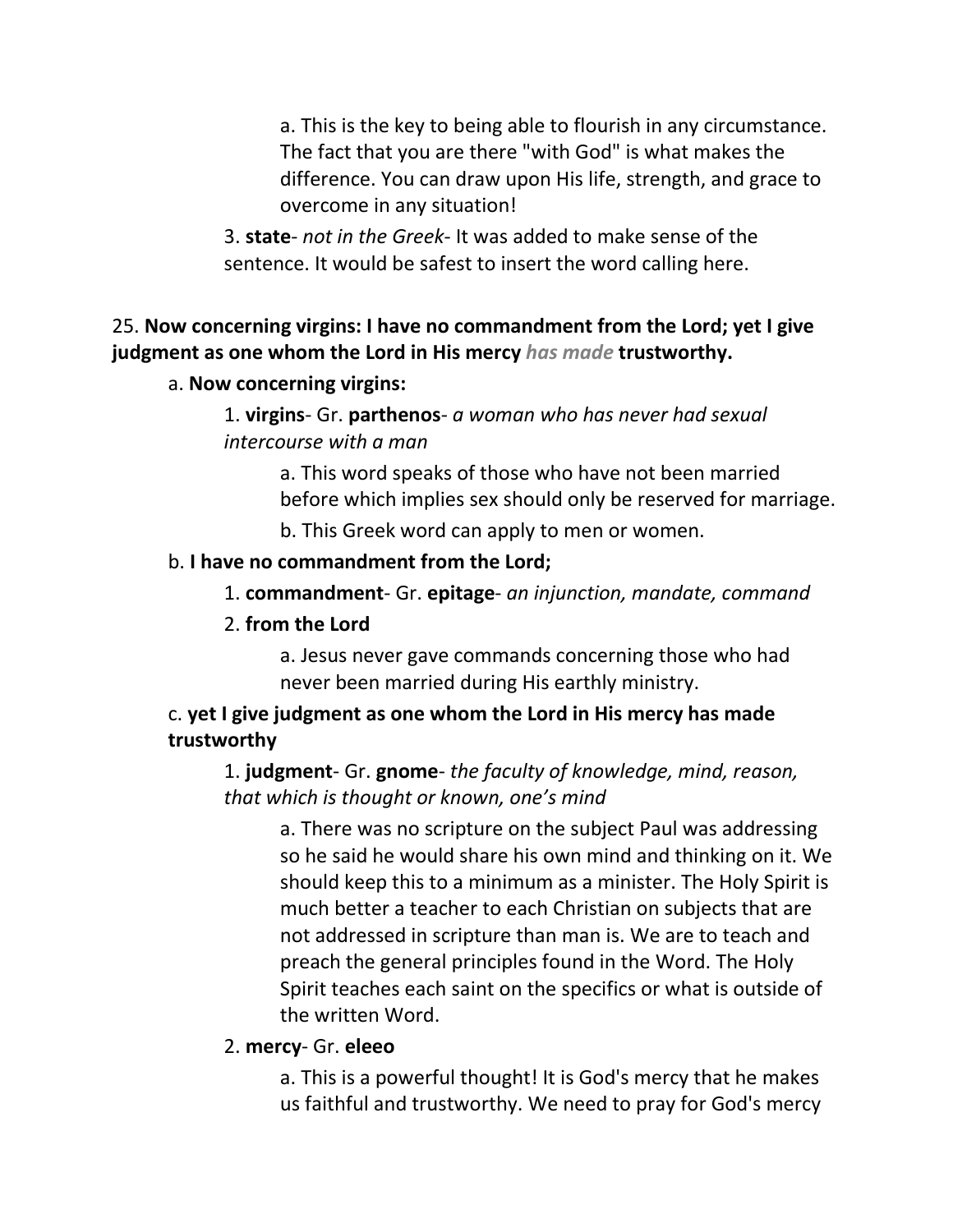to make us faithful. God always gives His mercy. He delights in giving mercy. Micah 7:18

3. **trustworthy**- Gr. **pistos**- *faithful, reliable, true*

a. We are to be found faithful. 1 Cor. 4:2 We can be counted faithful. 1 Tim. 1:12 It is God's mercy that makes us so.

26. **I suppose therefore that this is good because of the present distress—that** *it is* **good for a man to remain as he is:**

A. **I suppose therefore that this is good because of the present distress**

1. **suppose**- Gr. **nomizo**- *to suppose, presume, to deem, think* 2. **good**- Gr. **kalos**- *useful, suitable, good, excellent in its nature and characteristics, and therefore well adapted to its ends, profitable*

a. Singleness in a time of persecution and grave danger is suitable and useful.

3. **present**- Gr. **enistemi**- *to be upon, impend, close at hand, present*

a. This is speaking a present or soon coming distress. This admonition is for that moment not direction for all time. If one is put into a place of severe persecution this advice from Paul could be employed then. There are persecuted Christians throughout the world that this passage speaks to their situation presently.

b. This letter was written around the time of Nero's persecution of Christians.

4. **distress**- Gr. **anagke**- *calamity, distress, straits, trial, affliction*

a. Undoubtly this is speaking of persecution.

b. It would have been better for a young man or woman to be martyred as a single than to leave a spouse or children orphaned.

c. Jesus in speaking of the destruction of Jerusalem said woe to those who have small children in those days. Mat\_24:19; Luke 23:29

## B. **that it is good for a man to remain as he is**

- 1. **good** Gr. **kalos**
- 2. **man** Gr. **anthropos**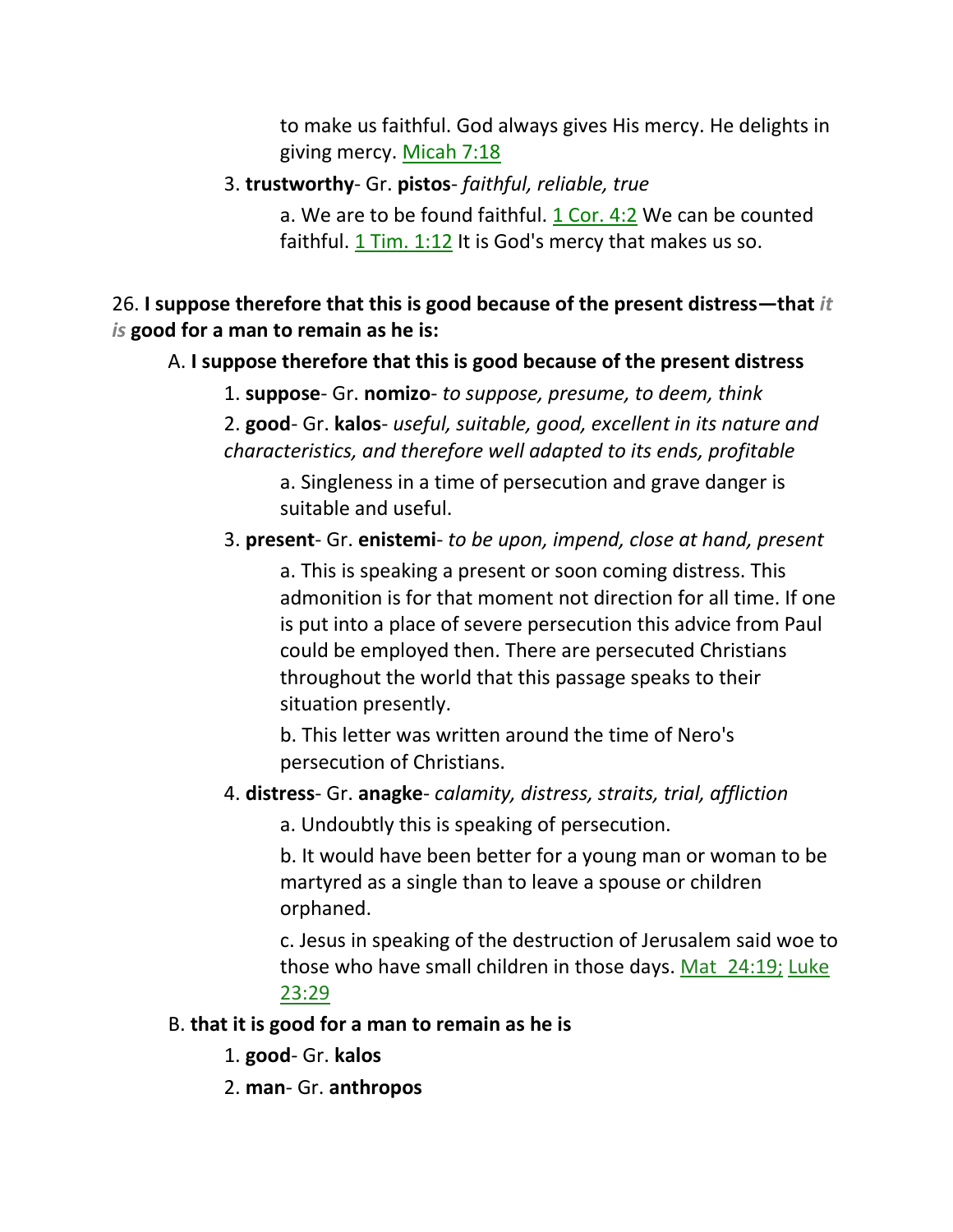3. **remain**- *not in the Greek*- translate "to be"

## 27. **Are you bound to a wife? Do not seek to be loosed. Are you loosed from a wife? Do not seek a wife.**

## A. **Are you bound to a wife?**

1. **bound**- Gr. **deo**- *to bind, tie, fasten*

a. There is a marriage bond that is not broken until death or divorce.

b. I would not use this phrase with your wife gentlemen! It is not wise.

2. **wife**- Gr. **gune**

## B. **Do not seek to be loosed**

- 1. **seek** Gr. **zeteo** *to seek, i.e. require, demand*
- 2. **loosed** Gr. **lusis** *a loosing, setting free, a release*

a. This would be by divorce.

## C. **Are you loosed from a wife?**

## 1. **loosed**- Gr. **luo**

a. This is by divorce or by the death of the spouse.

## D. **Do not seek a wife**

1. **seek**- Gr. **zeteo**- *to seek, i.e. require, demand*

a. This is God's word to singles. Do not seek a wife. If you follow God and prepare for a mate he will bring your spouse to you if you are a man or bring you to your spouse if you are a woman.

b. The biblical pattern for singles is that God gives a man a field to work and then escorts a prepared woman to the man. Gen. 2:22, Gen. 24:63, Ruth 2:3

28. **But even if you do marry, you have not sinned; and if a virgin marries, she has not sinned. Nevertheless such will have trouble in the flesh, but I would spare you.** 

## A. **But even if you do marry**,

1. **you**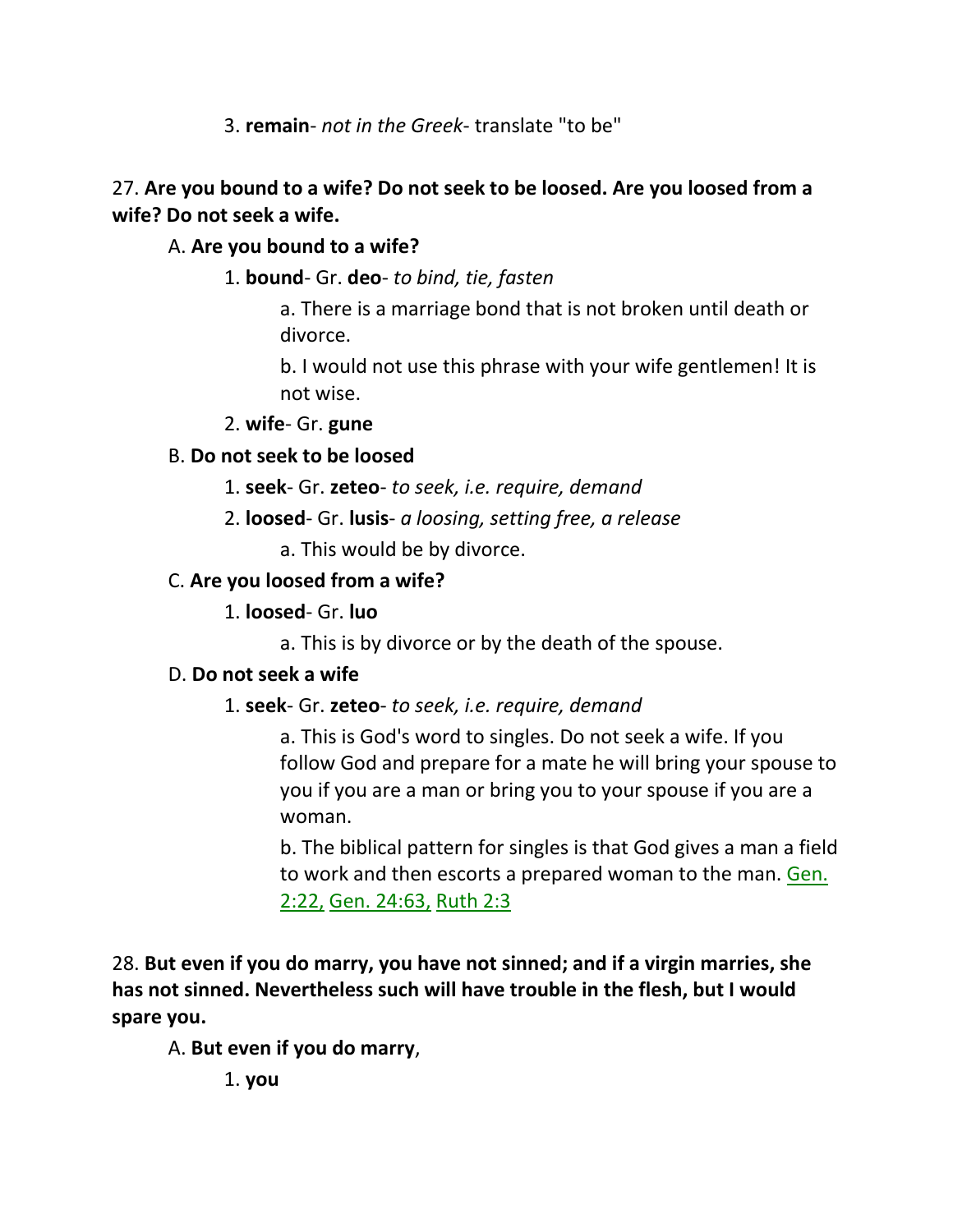#### a. Those who have been married before.

#### 2**. marry**- Gr. **gameo**

### B. **you have not sinned**,

#### 1. **sinned**- Gr. **hamartano**

a. It is not a sin to get remarried.

#### C. **and if a virgin marries**,

### 1. **virgin**- Gr. **parthenos**

a. One never married before

### D. **she has not sinned**,

1. This verse teaches that if you are single and want to get married that it is not a sin to do so in God's boundaries- to another believer. 2. Many singles are paralyzed with a fear that they would go outside God's plan for their life if they get married. They spend agonizing weeks, months, and even years praying if it is God's will for them to marry. You actually need to hear from God not to get married. Marriage is God's plan A for almost everyone. He would have to tell you it is not for you specifically!

3. Sin is going outside God's plan for your life. Here Paul says you have not sinned if you get married if you want! Get out of paralysis on God's will on this. You can find God's will deep in your heart and its desires. Delight yourself in the Lord and He will give you your heart's desires. Ps. 37:4 Delight in Him and He will place His desires in your heart for what He wants you to have. Do you have a deep desire in your heart to get married? Then do it! He placed the desire there. If God was calling you to be single you would not want to be married. You would be perfectly content single.

## E. **Nevertheless such will have trouble in the flesh,**

### 1. **trouble**- Gr. **thlipisis**- *crushing pressure*

a. Your family will be put in great pressure if you or your spouse is imprisoned or martyred for their faith.

### 2. **in the flesh**

a. This speaks of the natural life.

### F. **but I would spare you**.

1. **spare**- Gr. **pheidomai**- *to spare, in respect of hard dealing*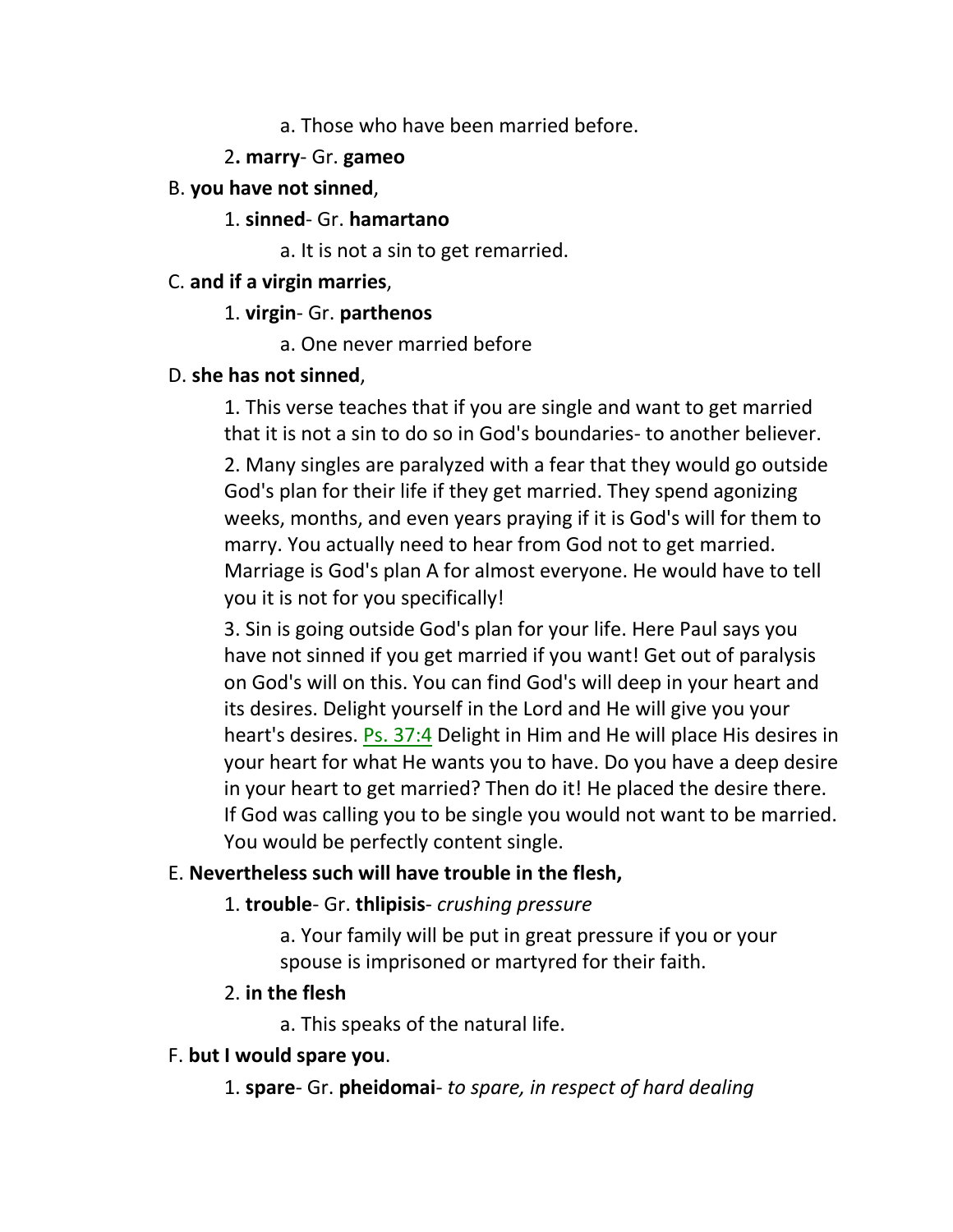a. Sometimes in life we want things but don't see all of the problems or responsibilities of what comes with them in the future. When God says no to us it is always to spare us from bad things. He always has the best for us.

b. However, if we are set on having something then God will allow it, but we will have to deal with the consequences of our choices.

29. **But this I say, brethren, the time** *is* **short, so that from now on even those who have wives should be as though they had none,**

- A. **But this I say**,
- B. **brethren**,

1. A term of endearment used when a hard word is given.

#### C. **the time is short**,

1. **time**- Gr. **kairos**- *the season, period of time*

a. In context this is speaking of the season and time of persecution at hand.

2. **short**- Gr. **sustello**- *to draw together, contract, to shorten, abridge*

a. The season of persecution is right at hand.

#### D. **so that from now on even those who have wives should be as though they had none**

1. **now**- not in Greek- omit

#### 2. **none**

a. Again it is important to take scripture in context. This is not Paul's admonition for all time, but for the present impending distress of persecution.

b. Christian men at this time needed to be prepared to suffer and even be imprisoned for their faith. They should not deny their faith to hold on to their wives and children. Christ is our first allegiance.

c. The only bond that is eternal is with our God and Savior.

d. This verse is not to be taken out of context as a pretense for a man to neglect his wife and home. This goes against the rest of the Word of God.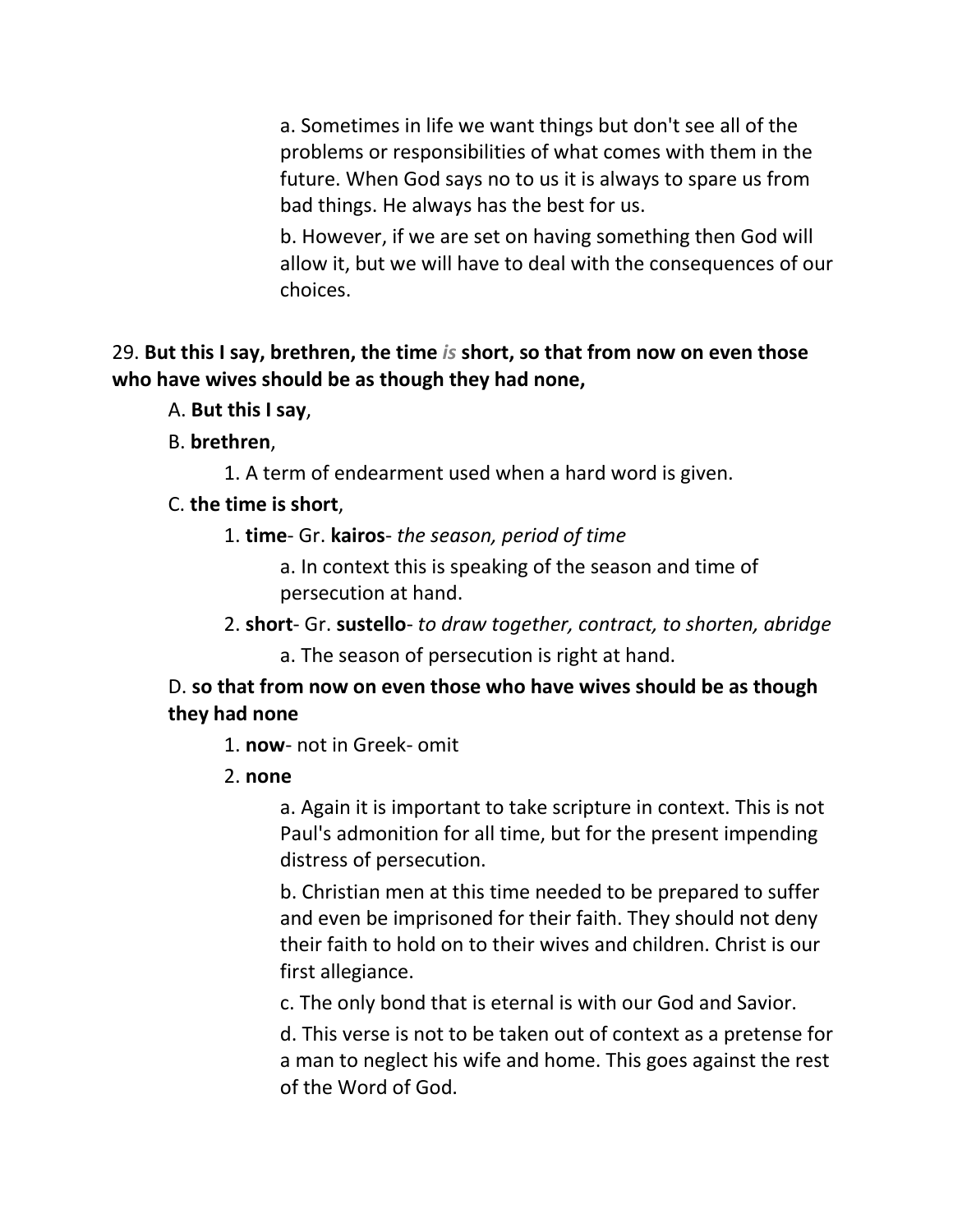30. **those who weep as though they did not weep, those who rejoice as though they did not rejoice, those who buy as though they did not possess,** 

#### A. **those who weep as though they did not weep**,

1. **weep**- Gr. **klaio**- *to wail, cry loudly*

a. If we were not tied to this world so much, we would not weep as much.

#### B. **those who rejoice as though they did not rejoice**,

1. **rejoice**- Gr. **chairo**- *to rejoice, be glad*

a. If were not tied to the things of this world, we would not rejoice in them as much.

### C. **those who buy as though they did not possess**

1. **buy**- Gr. **agorazo**- *to buy out of the market place*

2. **possess**- Gr. **katecho**- *to hold down; come into full possession of, seize upon; to keep, to detain, retain*,

a. We may purchase things but they never truly are ours. Everything we see really belongs to God. We came into the world with empty hands and we will leave this world carrying nothing with us. We should not get wrapped up in the natural things that can be purchased with money. We should be wrapped in those things that are priceless and cannot be bought.

b. Our life does not consist of the things we possess. Luke 12:15

31. **and those who use this world as not misusing** *it.* **For the form of this world is passing away.** 

A. **and those who use this world as not misusing it.**

1. **world**- Gr. **kosmos**- *world system and all that is in it*

2. **misusing**- Gr. **katachraomai**- *to use downright; to use up, consume; to make an unrestrained use of, use eagerly*

> a. Some Christians are living it up and using and experiencing all this life has to offer. They are wrapped up in this world because they love the present world more than the life to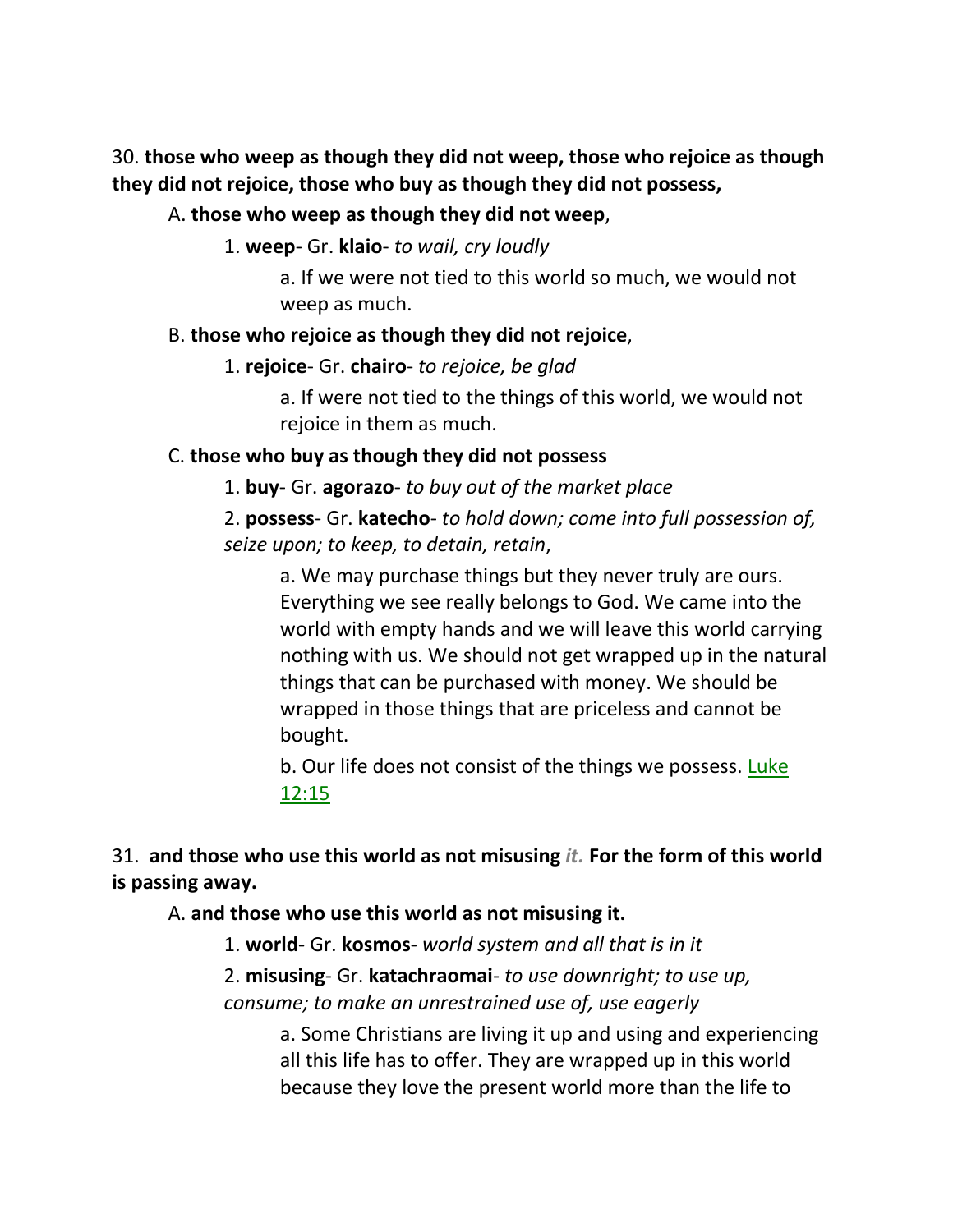come. 2 Tim. 4:10

b. Being consumed with the pleasures of this world will choke the Word of God. Luke 8:14

## B. **For the form of this world is passing away.**

1. **form**- Gr. **schema**- *fashion, form; external show, appearance; figure; form*

> a. The glitz and glamor of this world is a mere external show to detract from its emptiness. A city that is the epitome of this is Las Vegas. It is filled with glitz, glamor, and flashing lights but Sin City is empty.

2. **world**- Gr. **kosmos**

3. **passing away**- Gr. **parago**- *to pass along or by*

a. The world is passing away and Jesus is coming to stay!

## 32. **But I want you to be without care. He who is unmarried cares for the things of the Lord—how he may please the Lord.**

A. **But I want you to be without care.**

1. **want**- Gr. **thelo**

2. **without care**- Gr. **amerimnos**- *not anxious, not to expend careful thought, not to have the thoughts occupied with, no concern*

a. If you were about to face the possibility of going to prison or being martyred it would cause great worry and concern about what would happen to your wife and children.

b. Being single has it advantages. So does being married. Both have their disadvantages. There is not perfect situation in life. Heaven is perfect. This is not heaven.

## B. **He who is unmarried cares for the things of the Lord**

## 1. **unmarried**- Gr. **agamos**

2. **cares**- Gr. **merimnao**- *to be anxious, to expend careful thought, to have the thoughts occupied with, concern*

## C. **How he may please the Lord**

## 1. **please**- Gr. **aresko**

a. One of the advantages of being married is having free time to spend with the Lord and serving Him more freely and with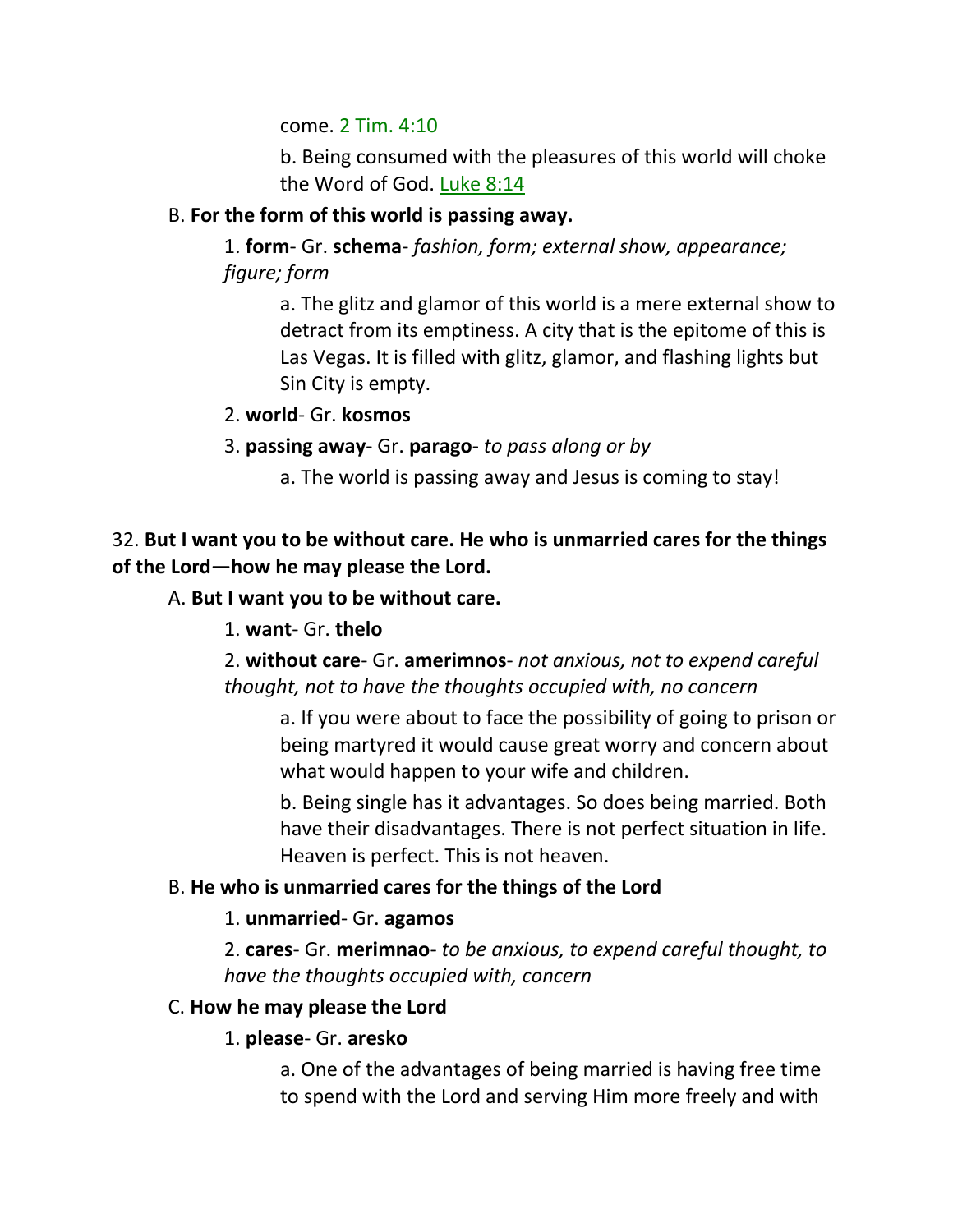more of your time.

## 33. **But he who is married cares about the things of the world—how he may please** *his* **wife.**

## A. **But he who is married cares about the things of the world**

1. He has a wife and family to feed and protect.

2. He has to concern himself with the schooling and daily schedules that come with a family.

## B. **how he may please his wife**

1. You cannot please a wife casually. It takes thought and effort to do this.

2. Jesus makes sure he pleases His bride. He takes great thought and work to do this.

34. **There is a difference between a wife and a virgin. The unmarried woman cares about the things of the Lord, that she may be holy both in body and in spirit. But she who is married cares about the things of the world—how she may please** *her* **husband.** 

A. **There is a difference between a wife and a virgin**.

- 1. **difference** Gr. **merizo** *a division between*
- 2. **wife** Gr. **gune**
- 3. **virgin** Gr. **parthenos**
- B. **The unmarried woman cares about the things of the Lord**,

## C. **that she may be holy both in body and in spirit**.

1. **holy**- Gr. **hagios**- *set apart for God*

a. This does not mean that a married woman is not holy in her body and spirit before the Lord. This means that being unmarried and untethered by the cares of a family she is set apart in her body to do a greater work for the Lord utilizing more of her time and energy.

- 2. **body** Gr. **soma**
- 3. **spirit** Gr. **pneuma**
- D. **But she who is married cares about the things of the world**
- E. **how she may please her husband**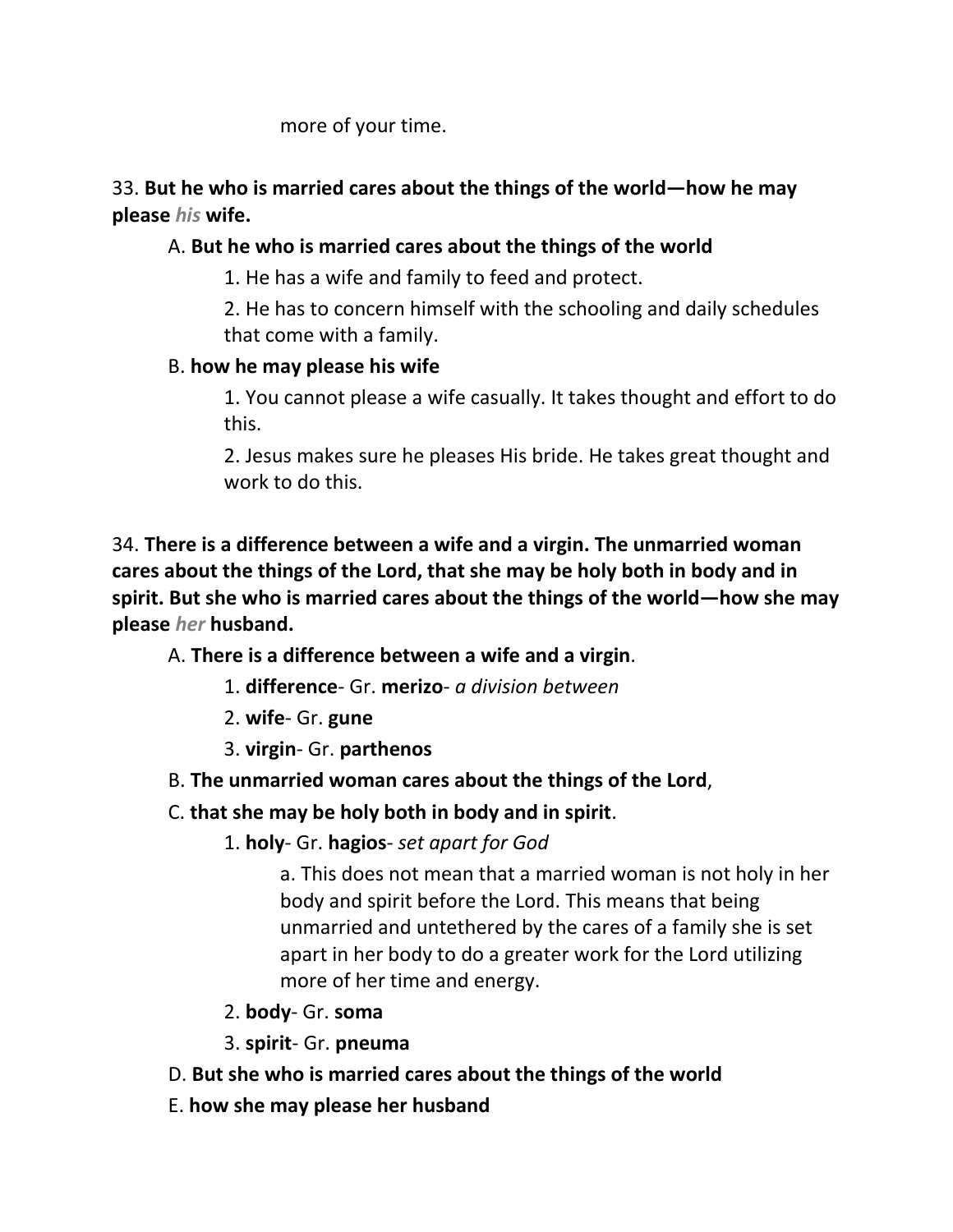1. Pleasing a husband in most cases is easier than pleasing a wife. Most men only need two "S's"- a sandwich and sex to be happy.

## 35. **And this I say for your own profit, not that I may put a leash on you, but for what is proper, and that you may serve the Lord without distraction.**

### A. **And this I say for your own profit,**

1. **profit**- Gr. **sumphero**- *be for the benefit of any one, be profitable, advantageous, expedient, to suit best, be appropriate*

### B. **not that I may put a leash on you,**

1. **put**- Gr. **epiballo**- *to throw upon*

2. **leash**- Gr. **brochos**- *a noose, slip-knot, by which any person or thing is caught, or fastened, or suspended, to lasso*

a. Paul was not saying this to corral and lasso people like in a rodeo. He did not say this to control them. He was saying this for their benefit.

### C. **but for what is proper,**

1. **proper**- Gr. **euschemon**- *of good appearance, pleasing to look upon, comely, honorable, reputable, of high standing and influence*

## D. **and that you may serve the Lord without distraction**

### 1. **serve**- Gr. **euprosedros**- *sitting constantly by, devoted*

a. This is what Paul meant by that an unmarried person is set apart in their body and spirit. They can constantly be ready to do what the Lord directs and not be distracted by other duties needed to attend to a spouse or children.

2. **distraction**- Gr. **aperispastos**- *without distraction, without solicitude or anxiety or care*

36. **But if any man thinks he is behaving improperly toward his virgin, if she is past the flower of youth, and thus it must be, let him do what he wishes. He does not sin; let them marry.** 

A. **But if any man thinks he is behaving improperly toward his virgin**,

1. **man**- Gr. **tis**- *any*

- 2. **thinks-** Gr. **nomizo** *deem or regard*
- 3. **behaving improperly** Gr. **aschemoneo** *to behave in an*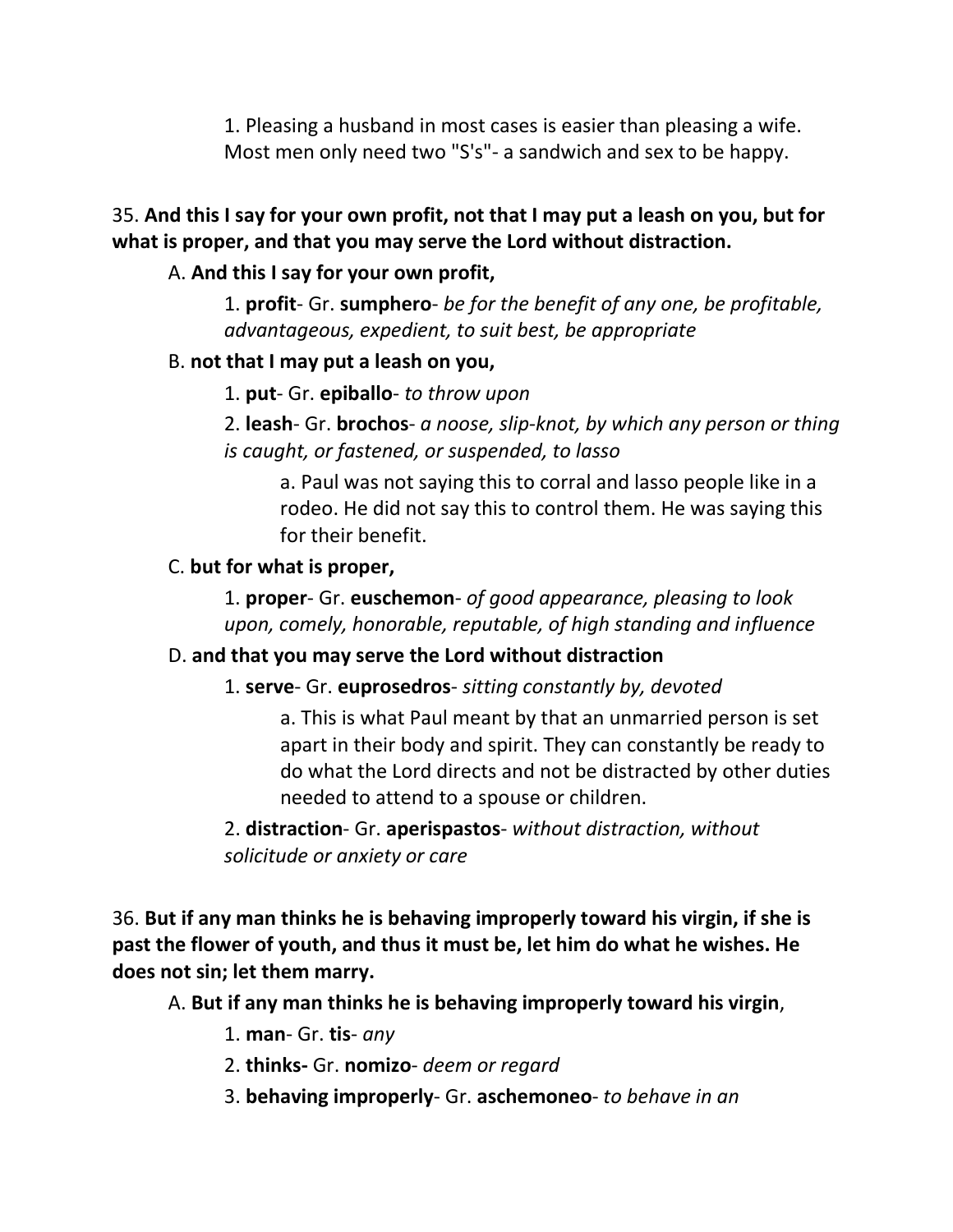#### *unbecoming manner or indecorously*

### 4. **virgin**- Gr. **parthenos**

a. "In those early times, both among the Hebrews and Christians, the daughters were wholly in the power of the father, so that he might give or not give them in marriage as he chose; and might bind them to perpetual celibacy if he thought proper; and to this case the apostle alludes. If the father had devoted his daughter to perpetual virginity, and he afterwards found that she had fixed her affections upon a person whom she was strongly inclined to marry, and was now getting past the prime of life; he, seeing from his daughter's circumstances that it would be wrong to force her to continue in her state of celibacy; though he had determined before to keep her single, yet he might in this case alter his purpose without sin, and let her and her suitor marry." - Adam Clark

b. I like God's Word translation of this verse: "*No father would want to do the wrong thing when his virgin daughter is old enough to get married. If she wants to get married, he isn't sinning by letting her get married."*

### B. **if she is past the flower of youth**,

1. **past the flower of youth**- Gr. **huperakmos**- *past the bloom of life, past one's prime*

### C. **and thus it must be**,

1. **must be**- Gr. **opheillo ginomai**- *to become necessary*

a. When the daughter strongly desires to get married and is in an unhappy state single.

- D. **let him do what he wishes**
	- 1. **wishes** Gr. **thelo**
- E. **He does not sin**,

1. **sin**- Gr. **harmartano**

F. **let them marry**

37. **Nevertheless he who stands steadfast in his heart, having no necessity, but has power over his own will, and has so determined in his heart that he will keep his virgin, does well.**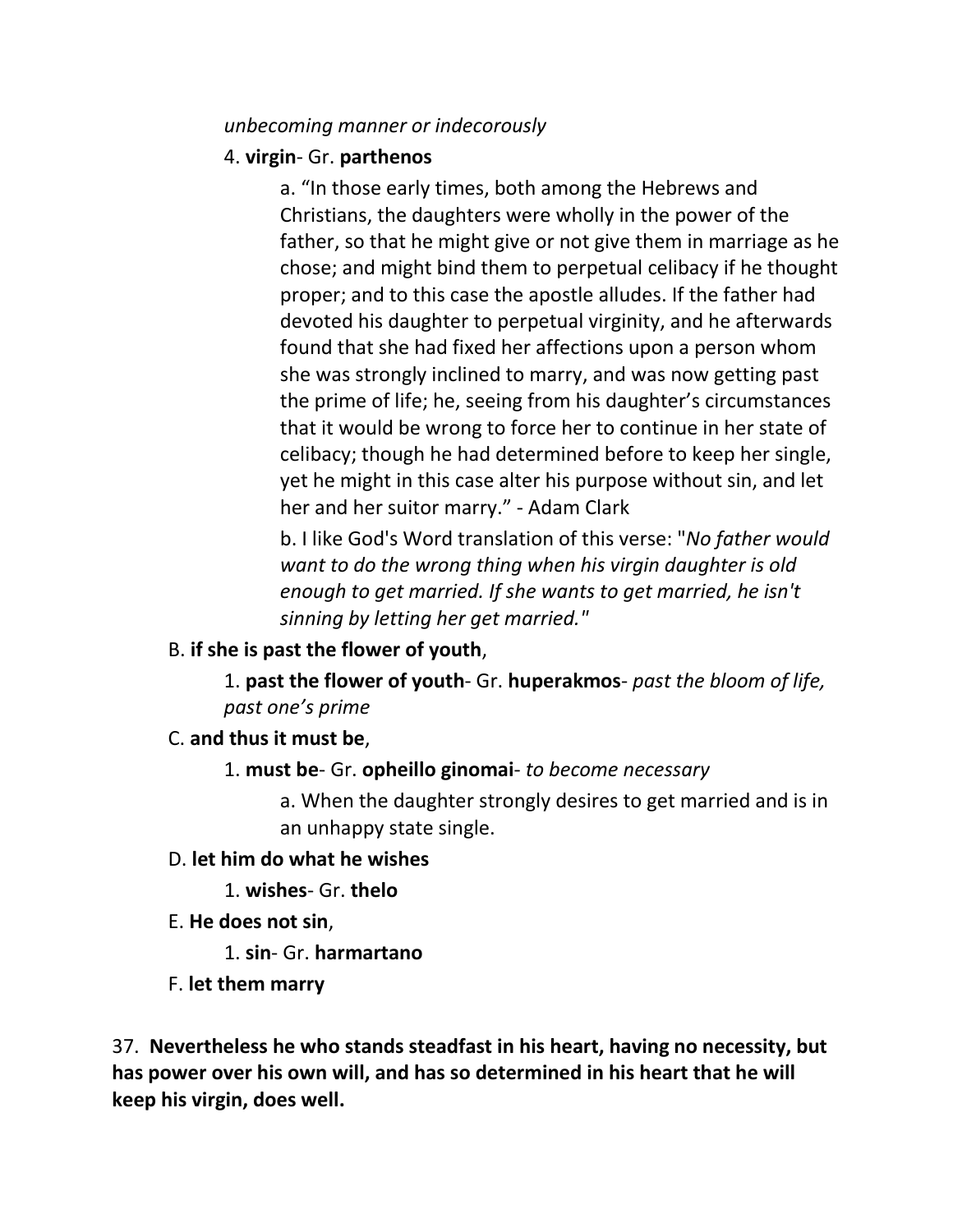### A. **Nevertheless he who stand steadfast in his heart**,

1. **steadfast**- Gr. **hedraios**- *sedentary; met. unmoving, settled, steady, firm, steadfast, constant*

2. **heart**- Gr. **kardia**

## B. **having no necessity**,

## 1. **necessity**- Gr. **anagke**

a. Where there is nothing in his daughter's disposition or inclination that would make marriage necessary, or when there is no "engagement or obligation" that would be violated if she did not marry. - Albert Barnes

b. I like the **Weymouth** translation of this verse: *But if a father stands firm in his resolve, being free from all external constraint and having a legal right to act as he pleases, and in his own mind has come to the decision to keep his daughter unmarried, he will do well.*

> i. This is taking into context that it is good for the present distress [i.e. persecution].

## C. **but has power over his own will**,

- 1. **power** Gr. **exousia** *authority*
- 2. **will** Gr. **thelema** *determination, choice*

a. He has authority to do as he pleases; is not bound in the case by another. When there is no "engagement, or contract," made in childhood, or promise made in early life that would bind him. Often daughters were espoused, or promised when they were very young, and in such a case a man would be bound to adhere to his engagement; and much as he might desire the reverse, and her celibacy, yet he would not have power over his own will, or be at liberty to withhold her. - Albert Barnes

## D. **and has so determined in his heart that he will keep his virgin,**

- 1. **determined** Gr. **krino** *to judge or decide a matter*
- 2. **heart** Gr. **kardia**
- 3. **keep** Gr. **tereo**
- E. **does well**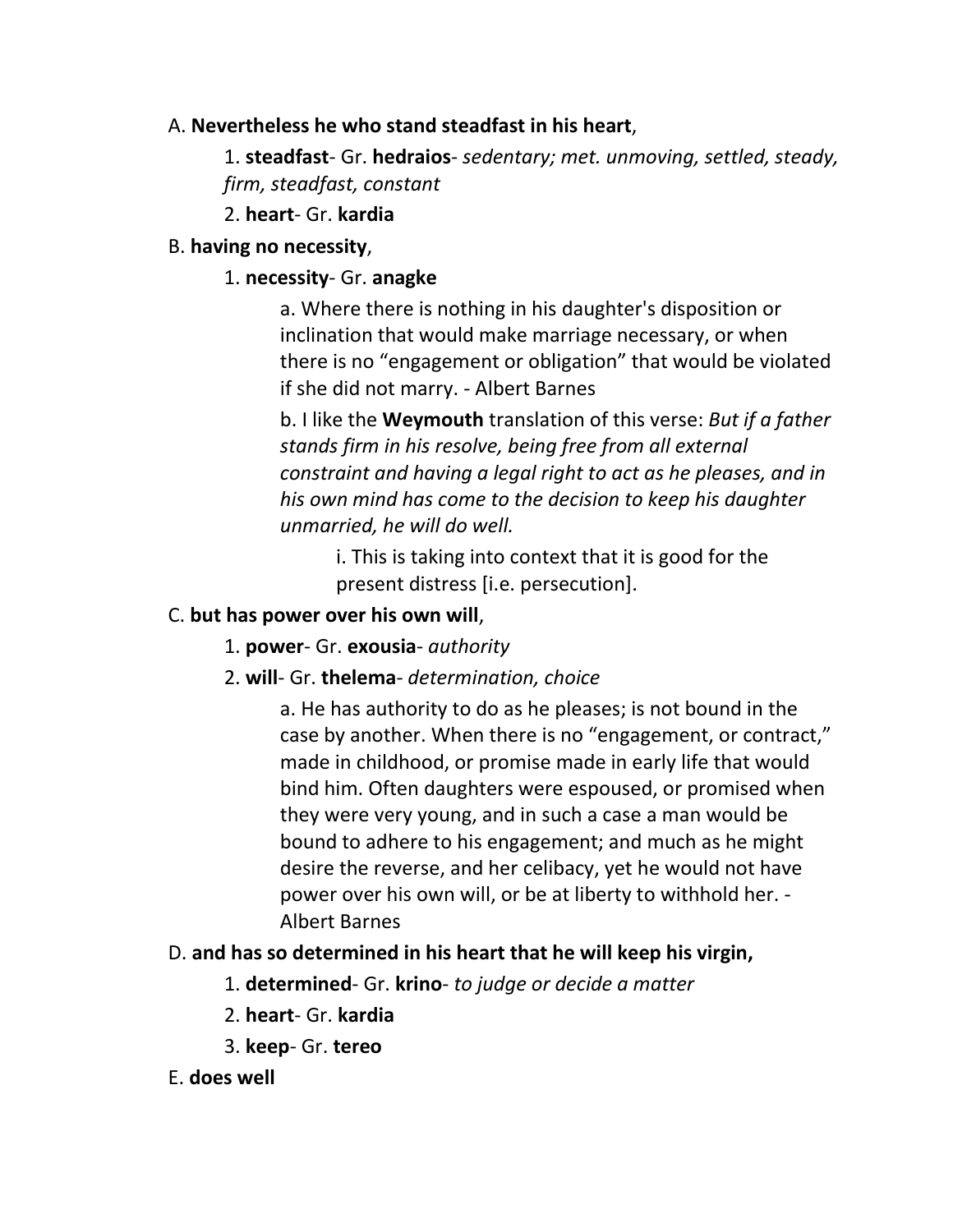1. **does**- Gr. **poieo**

2. **well**- Gr. **kalos**

38. **So then he who gives** *her* **in marriage does well, but he who does not give**  *her* **in marriage does better.** 

A. **So then he who gives her in marriage does well**,

1. **gives here in marriage**- Gr. **ekgamizo**- *to marry off, to give away in marriage: a daughter*

2. **well**- Gr. **kalos**

B. **but he who does not give her in marriage does better**

1. **does not give her in marriage**- Gr. **ekgamizo me**

2. **better**- Gr. **kreisson**- *more useful or profitable, more conducive to good*

a. Due to the present distress. It is important to interpret all the verses speaking to the unmarried here in the context of the present or impending distress [persecution] coming that Paul warns about. This would spare them undue pressure of marriage and a family during this time.

39. **A wife is bound by law as long as her husband lives; but if her husband dies, she is at liberty to be married to whom she wishes, only in the Lord.** 

A. **A wife is bound by law as long as her husband lives**;

- 1. **wife** Gr. **gune**
- 2. **bound** Gr. **deo**
- 3. **law** Gr. **nomos**

a. This is both governmental law and the law of God.

4. **lives**- Gr. **zao**

## B. **but if her husband dies**,

1. **dies**- Gr. **koimao**- *to sleep in death*

a. When a believer dies it refers to death as sleep. 1 Cor. 11:30, 1 Cor. 15:51, 1 Th. 4:14, 1 Th. 5:10 He will awake [rise] again in the resurrection.

b. Marriage on earth is a flesh contract. It ends on the physical death of one of the spouses. Rom. 7:2-3 There are no eternal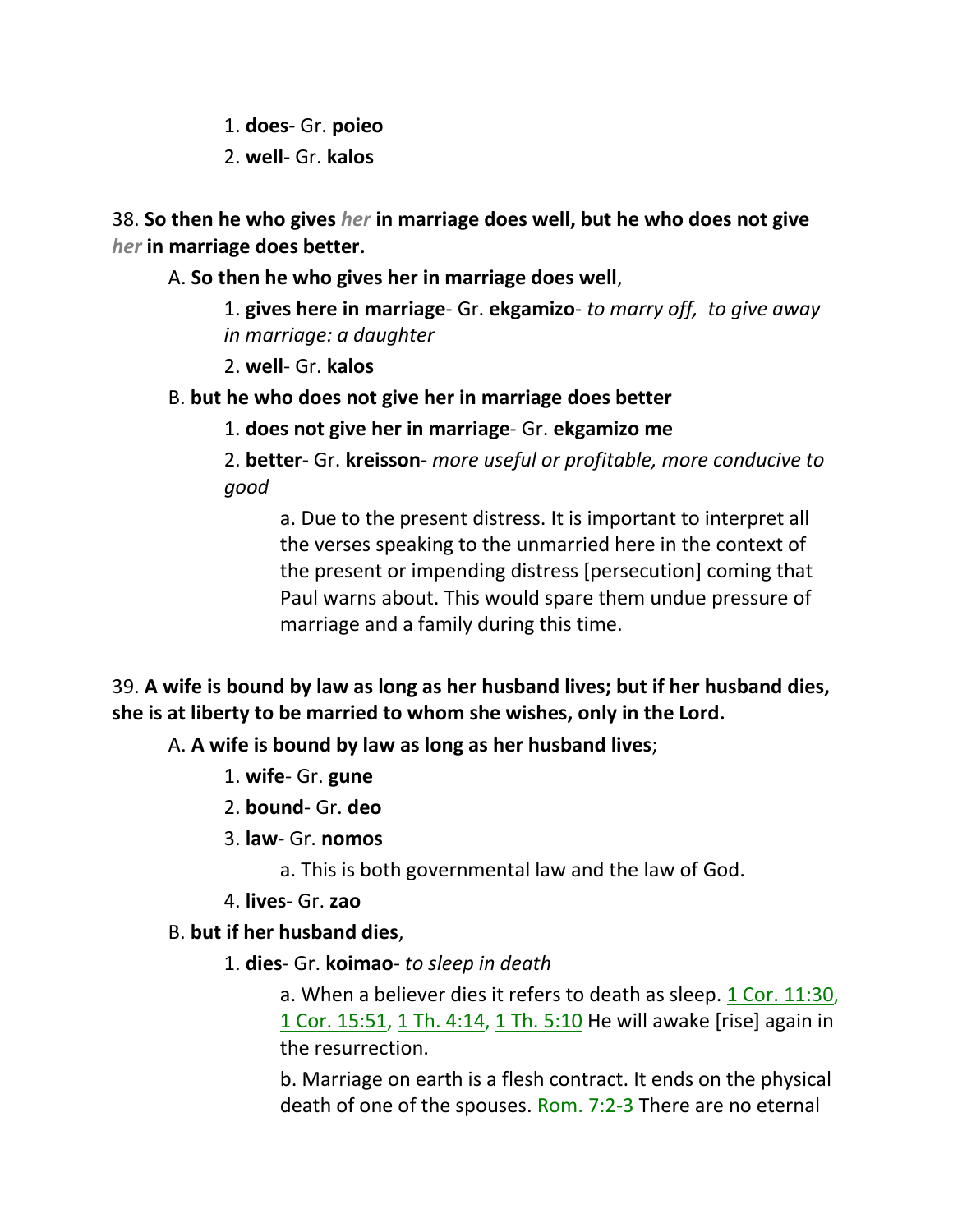marriages in heaven between people. Matt. 22:30 The only eternal marriage there will be is with Christ and the Church.

### C. **she is at liberty to be married to whom she wishes,**

- 1. **liberty** Gr. **eleutheros** *freedom*
- 2. **wishes** Gr. **thelo**

a. The Lord gives us a lot of latitude to make our own decisions in our life. He wants us to guide those decisions by the general principles found in the Word of God.

## D. **only in the Lord**

1. Here we see the direct will of God that Christians only marry other believers. We are not to be unequally yoked together with unbelievers. 2 Cor. 6:14

## 40. **But she is happier if she remains as she is, according to my judgment—and I think I also have the Spirit of God.**

## A. **But she is happier if she remains as she is,**

1. **happier**- Gr. **makarios**- *happy, blessed; favored; fortunate; privileged*

> a. The chances a widow being happier with a brand new spouse than with the one they were with for many years are lower than just staying single.

b. I heard it said once, "Don't marry a widow because the greatest man that ever lived just died."

## 2. **remains**- Gr. **meno**

## B. **according to my judgment,**

1. **judgment**- Gr. **gnome**- *view, judgment, opinion, mind on a matter*

## C. **and I think I also have the Spirit of God**

- 1. **think** Gr. **dokeo** *to suppose, think, seem*
- 2. **have** Gr. **echo**

## 3. **the Spirit of God**

a. "He is using irony here. His apostleship and his teaching had been under attack by some at Corinth. They professed to have the mind of the Lord in what they were saying. Paul is saying in effect, "Whatever else others may say of me, I think that I also